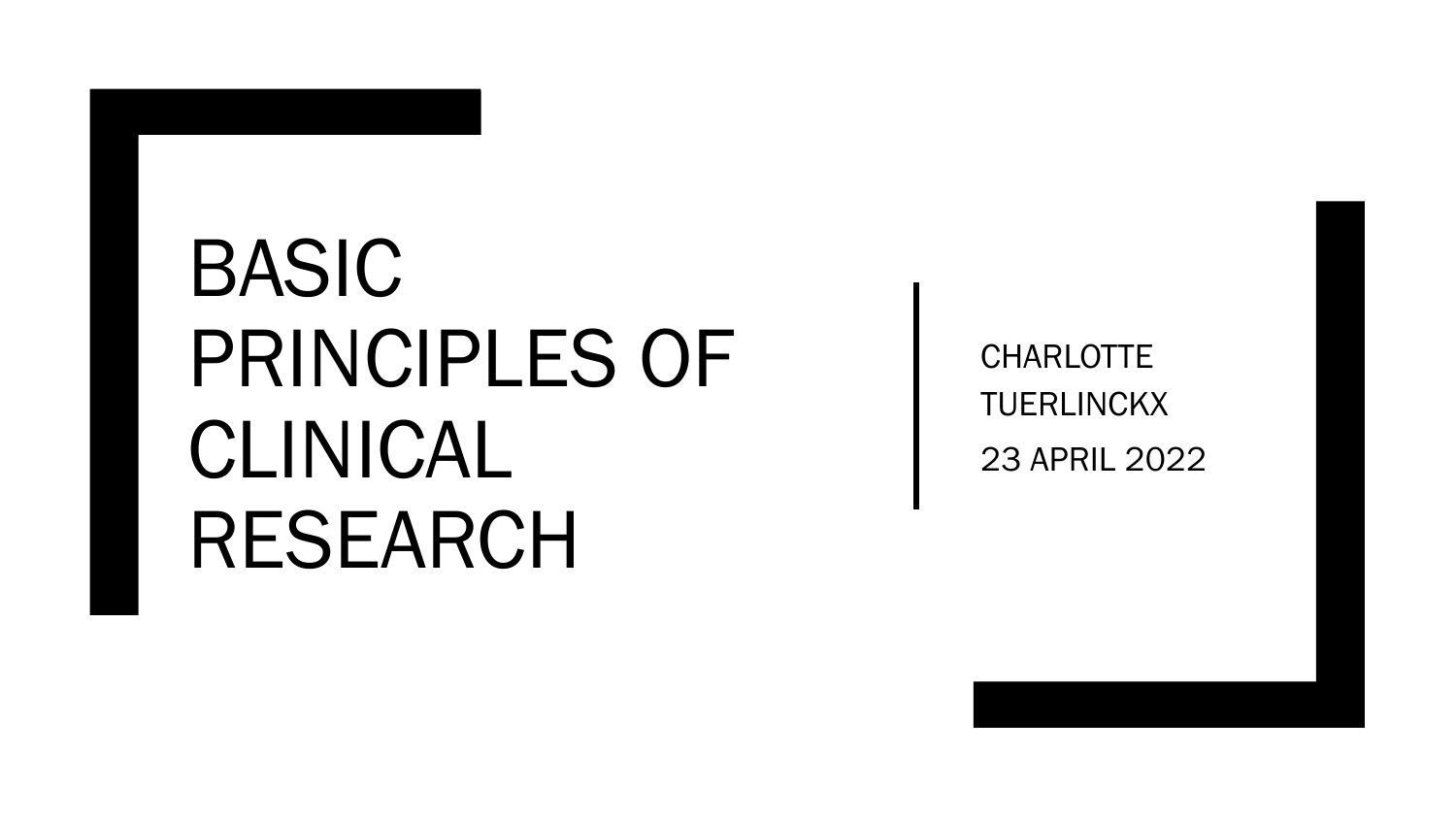### What is clinical research?

Any research regarding human health and disease that aims to add medical knowledge

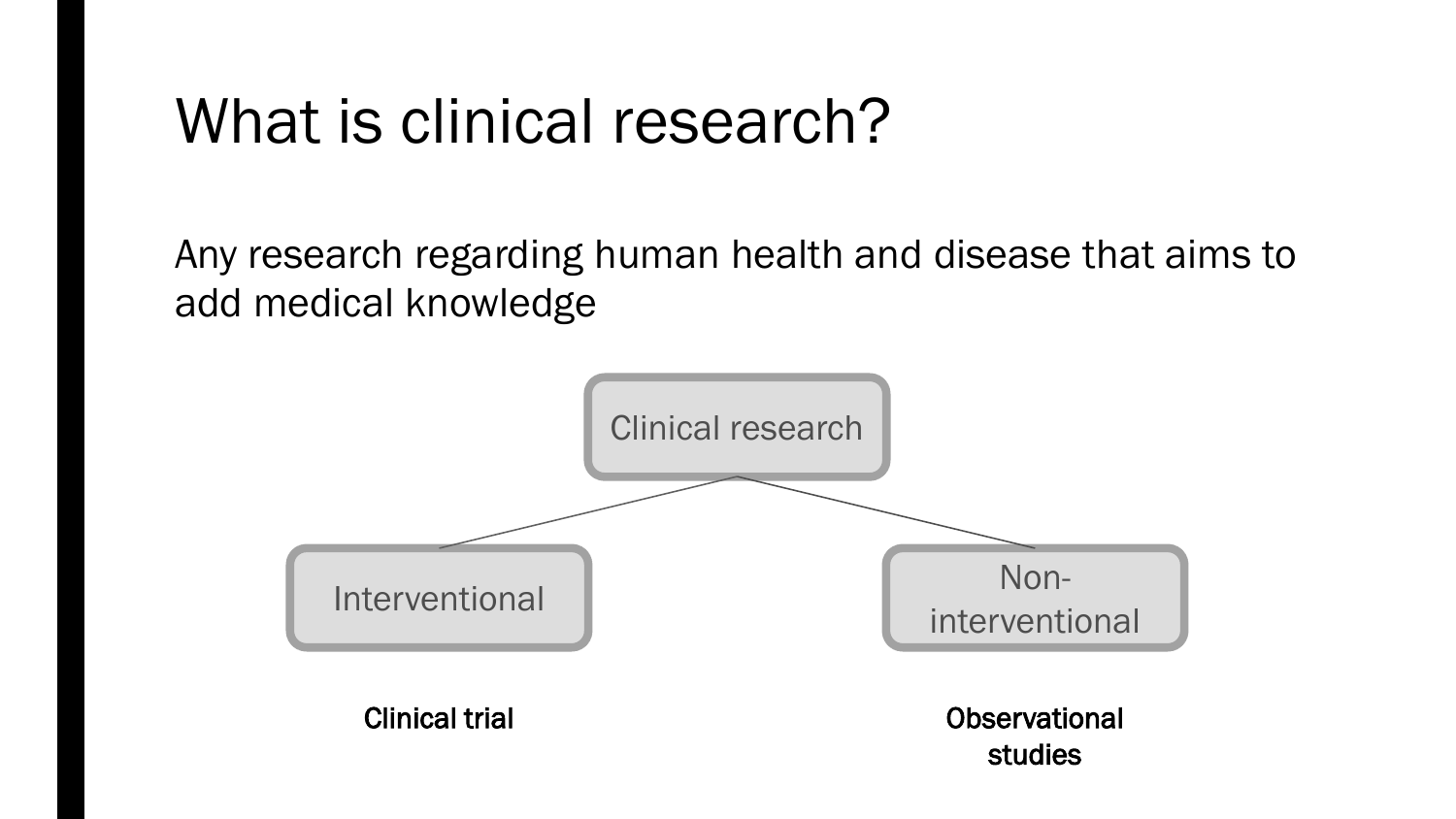#### Observational studies

Participants are observed to learn more about a specific intervention the participants are receiving

- The intervention is part of the routine medical care, patients are not assigned to specific interventions
- Patients may need to complete questionnaires
- No control group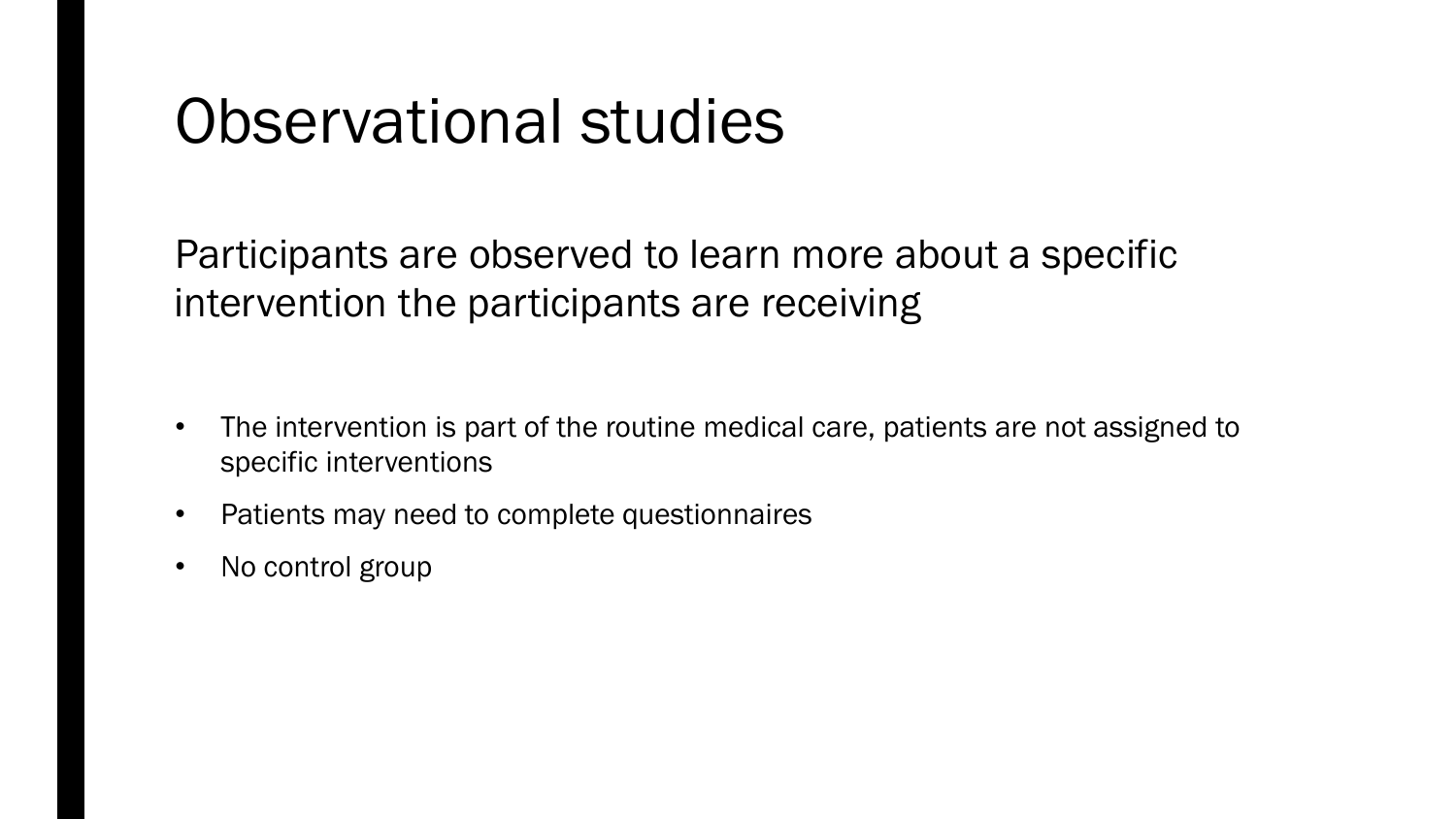## What is a clinical trial?

"Any research study that prospectively assigns human participants or groups of humans to one or more healthrelated interventions to evaluate the effects on health outcomes"

- Interventions include but are not restricted to drugs, cells and other biological products, surgical procedures, radiological procedures, devices, etc …
- May be compared with a control group (receiving a placebo, another intervention or no intervention)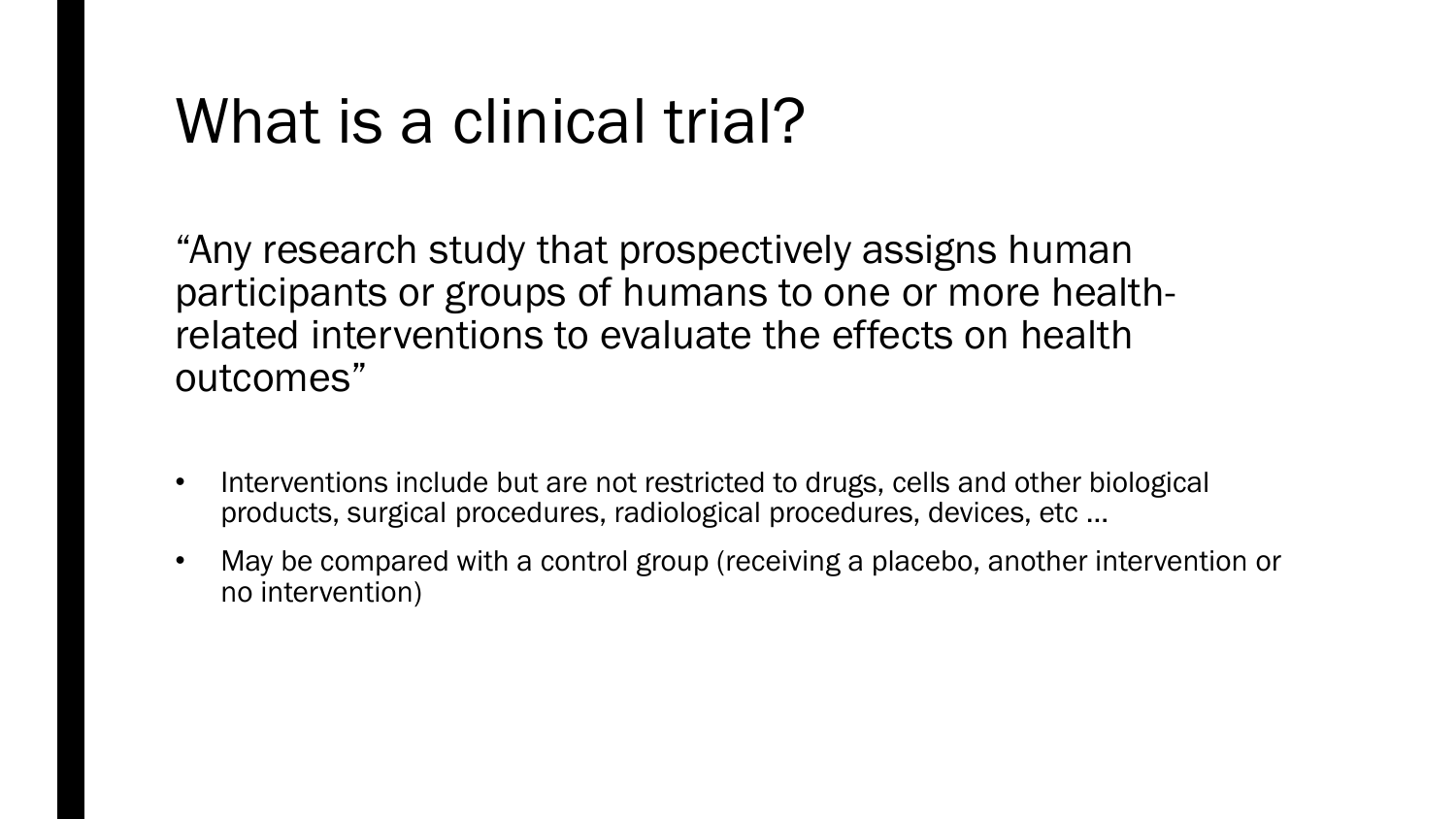#### Clinical trial phases (drug development)

- Pre-clinical research
- Phase 1 Safety
- Phase 2 Efficacy
- Phase 3 Safety and Efficacy
- Phase 4 Post marketing surveillance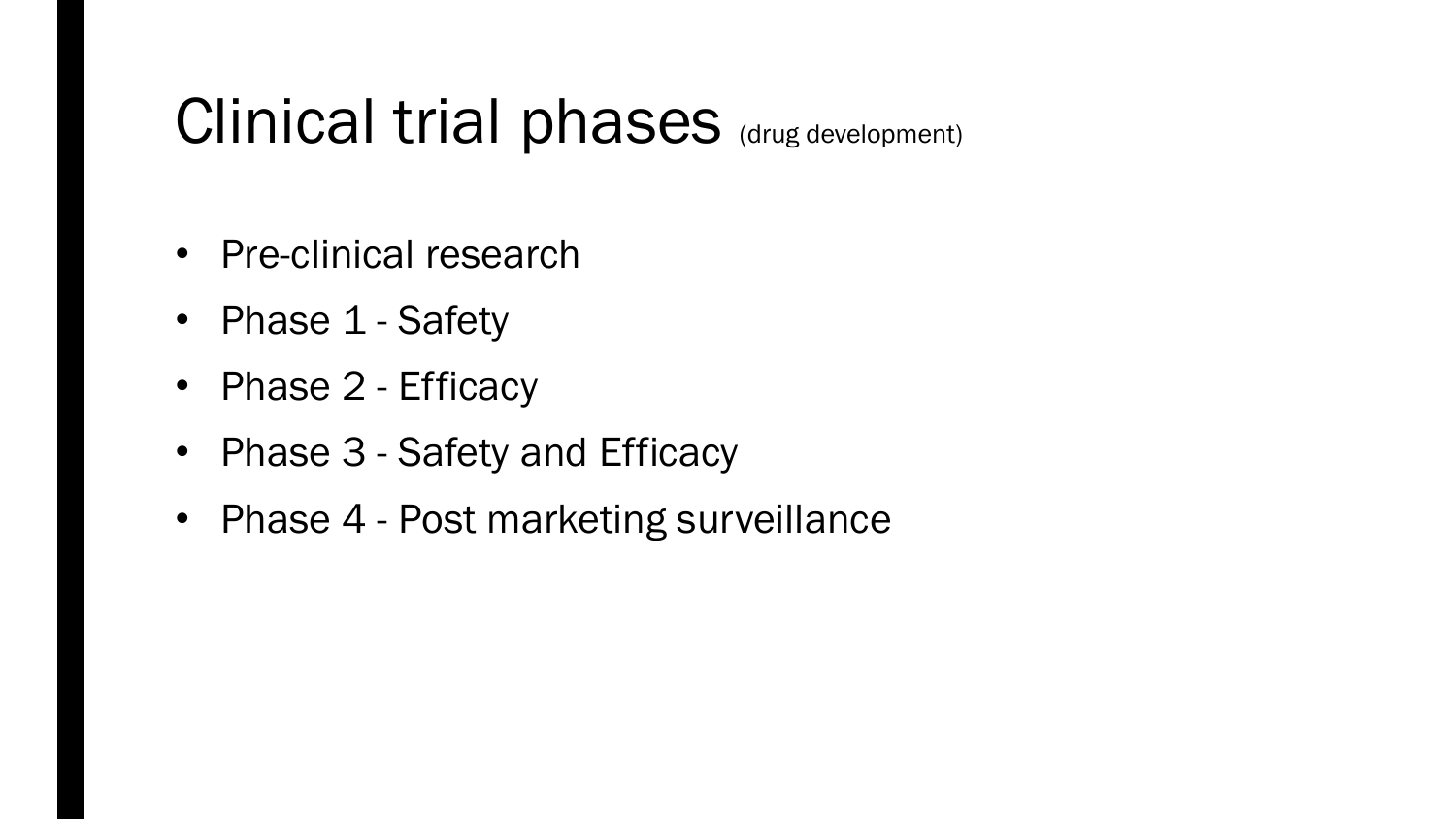#### Pre-clinical research



! 80 - 90% of drugs fail during pre-clinical research

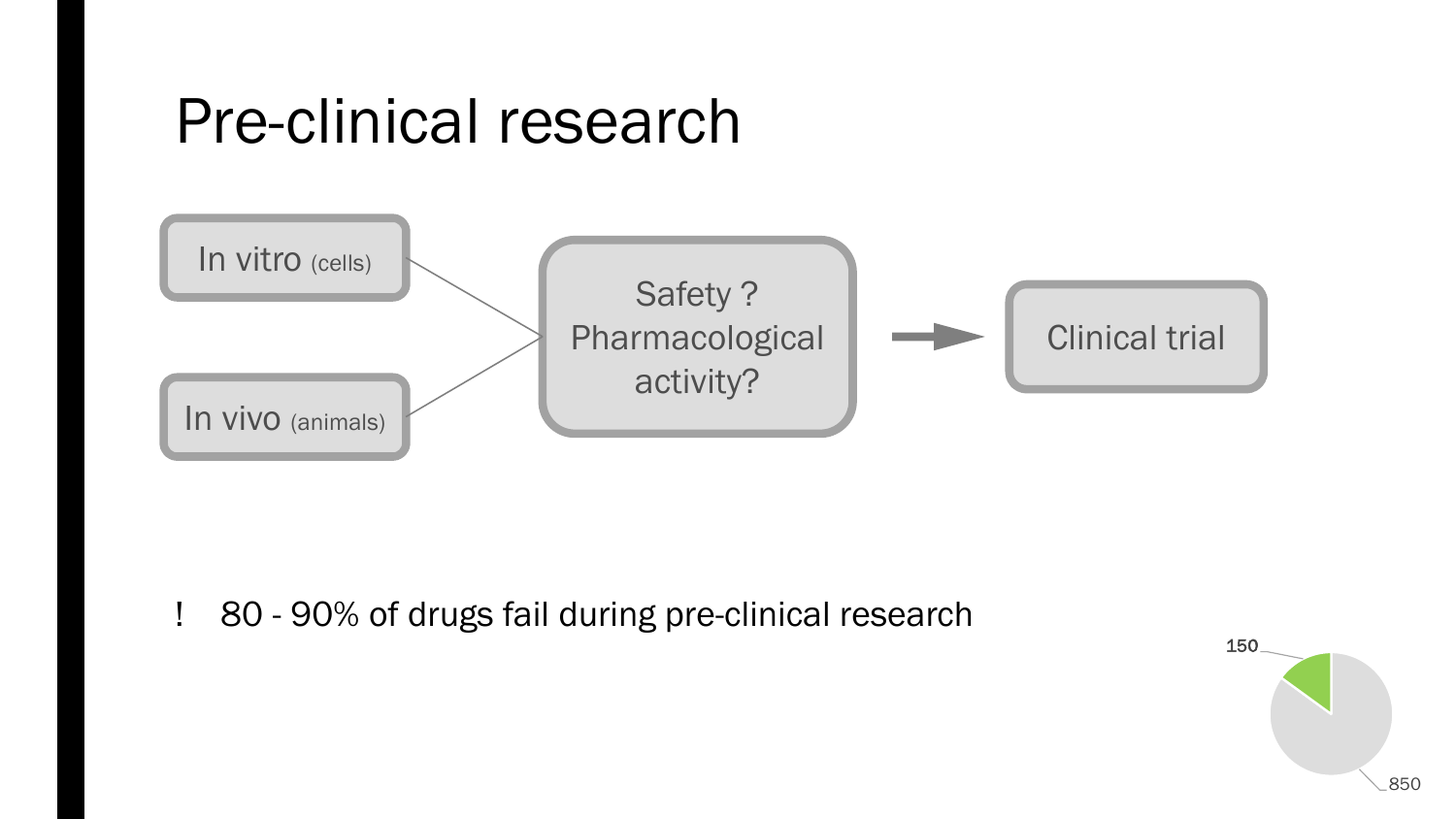- First-in-human studies
- 20 100 healthy volunteers or patients (in case of cancer therapies)
- Duration of several months
- Objectives:
	- ― Safety
	- ― *Maximum tolerated dose (MTD)*
	- ― *Best way of administration*
	- ― *Pharmacokinetics*
	- ― *Pharmacodynamics*

Approximately 70% of drugs move to the next phase  $\log_{10}$   $\log_{10}$ 

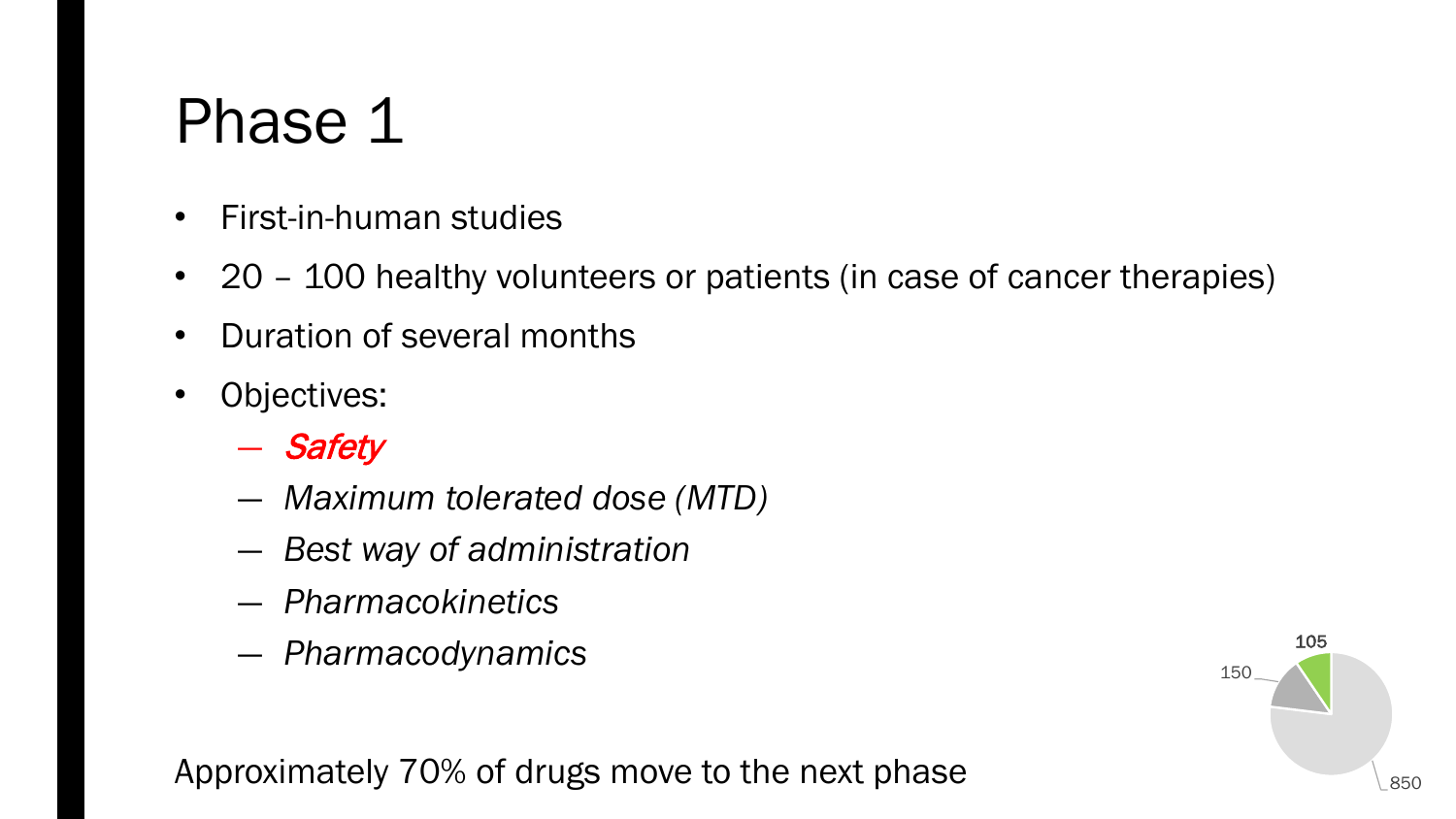- First in target population studies
- 100 500 patients
- Duration of several months up to 2 years
- Objectives:
	- ― Efficacy
	- ― *Side effects*
	- ― *Pharmacokinetics*
	- ― *Pharmacodynamics*

Approximately 33% of drugs move to the next phase

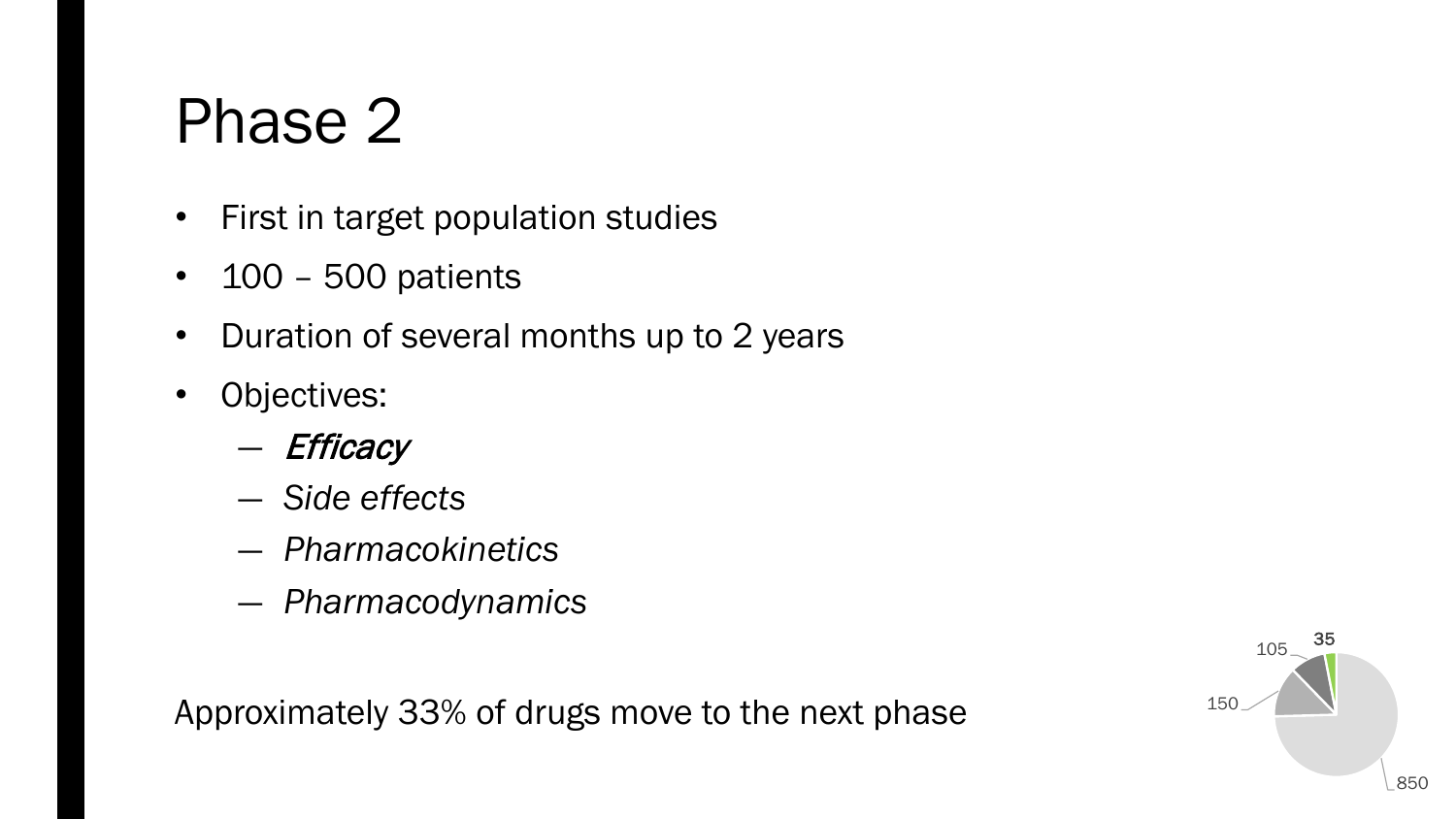- Proof of efficacy studies
- Randomization (new treatment vs current treatment or placebo)
- 300 3000 patients
- Duration of 1 year up to several years
- Objectives:
	- ― Establish efficacy
	- ― Safety *(long-term and rare side effects)*

Approximately 27,5% of drugs obtain marketing authorization

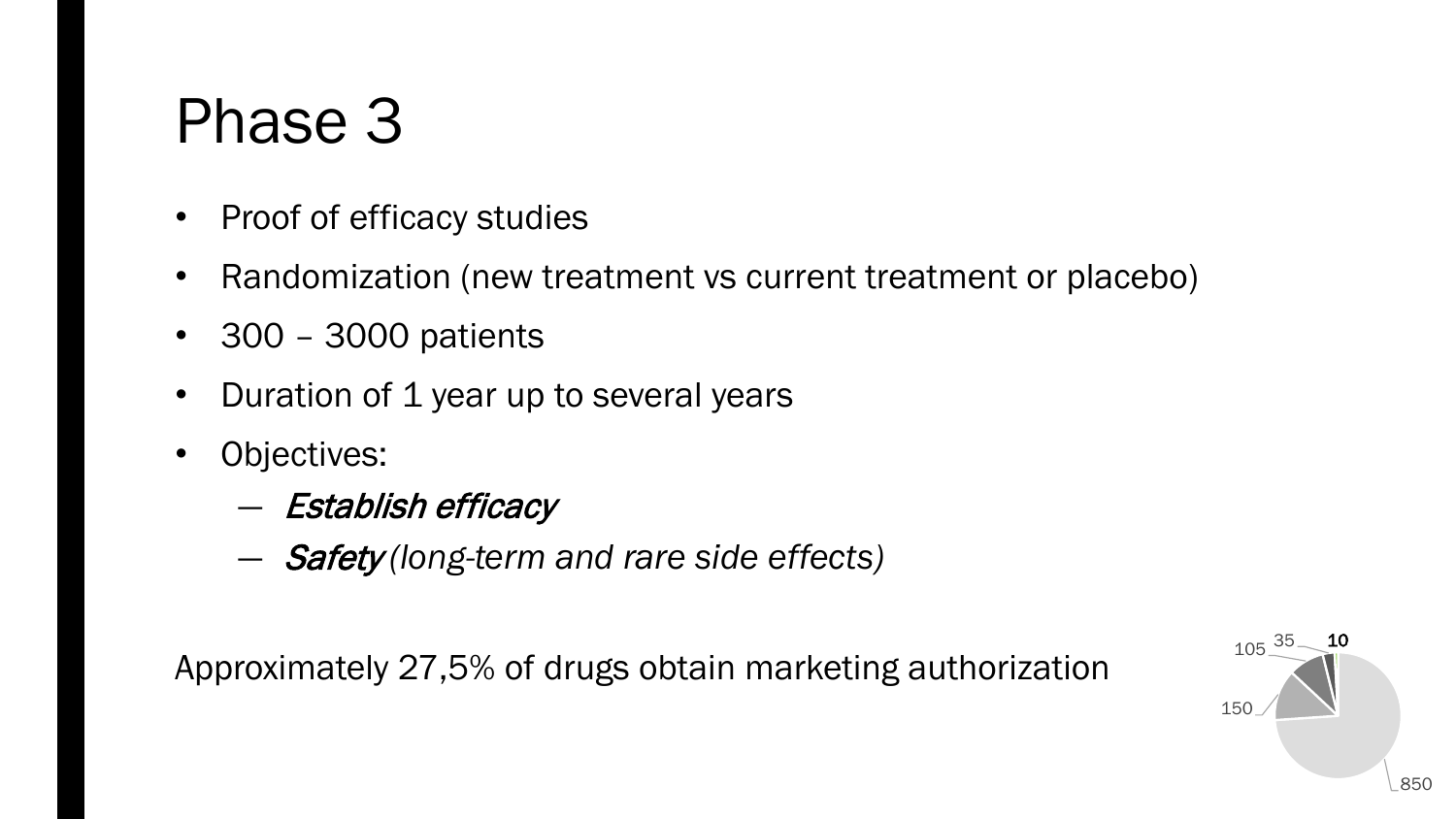- Post-marketing studies
- Observational studies collecting real world data
- Thousands of patients
- Duration of several years
- Objectives:
	- ― *Safety (long-term and rare side effects)*
	- ― *Effectiveness*
	- ― *Quality of life*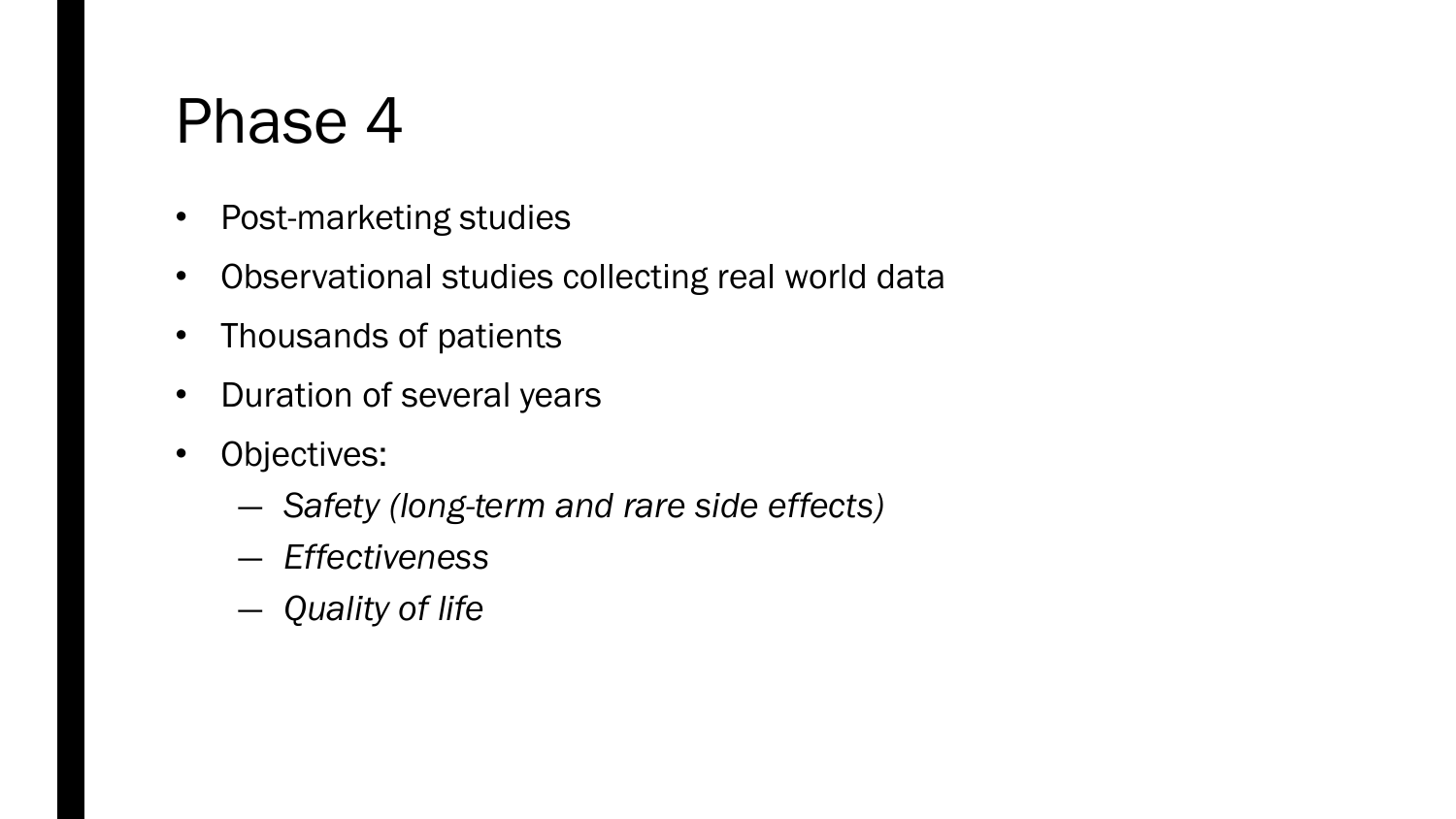# Clinical research in practice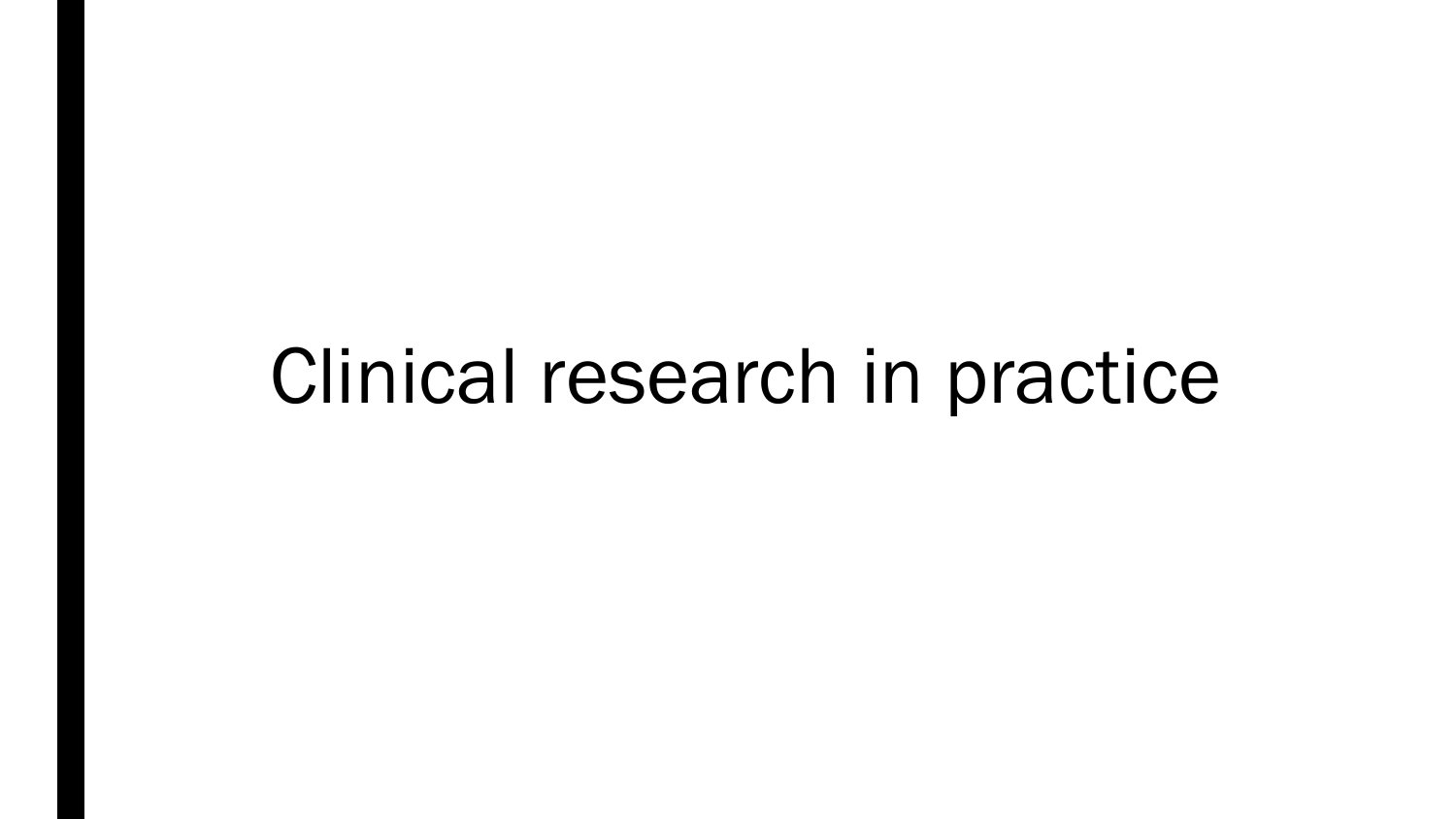# Guidelines and legislation

- Nuremberg code (since 1947)
- Declaration of Helsinki (since 1964)
- Good clinical practice (since 1996)
- European clinical trial regulation (since 2004, last renewed in 2022)

Aim: protect the rights and safety of participants, ensure credible results, harmonize clinical trial processes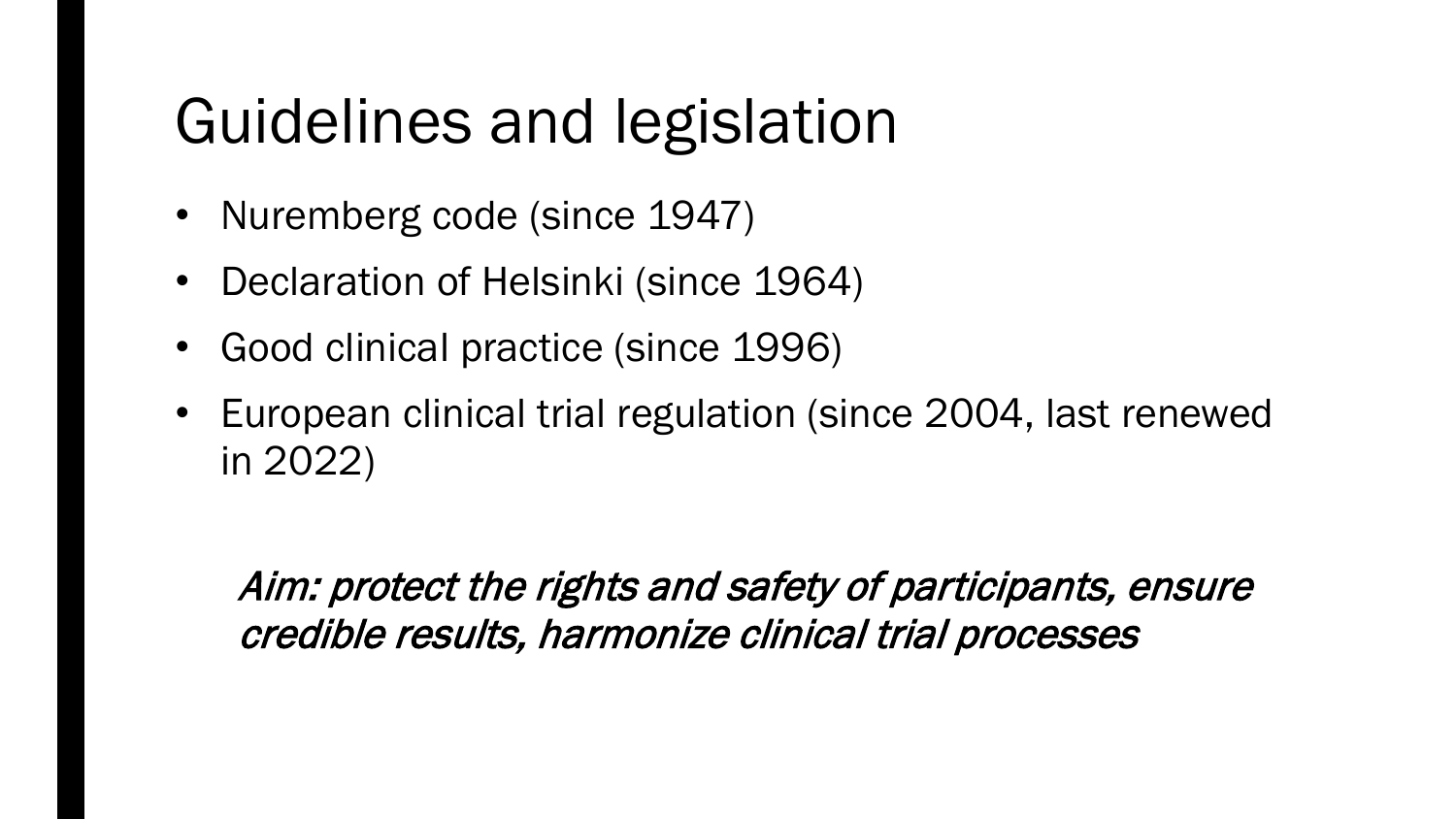#### Review

- Ethics committee (EC)
- Regulatory authorities (FAMHP)

#### Aim: ensure participant safety and compliance with good clinical practice

#### ! Approval of both is required to start a clinical trial !

Note: Both EC and FAHMP need to provide feedback within 28 days (15 days for phase 1 trials) after the submission file has been declared complete, but it can take up to several months before an advice is given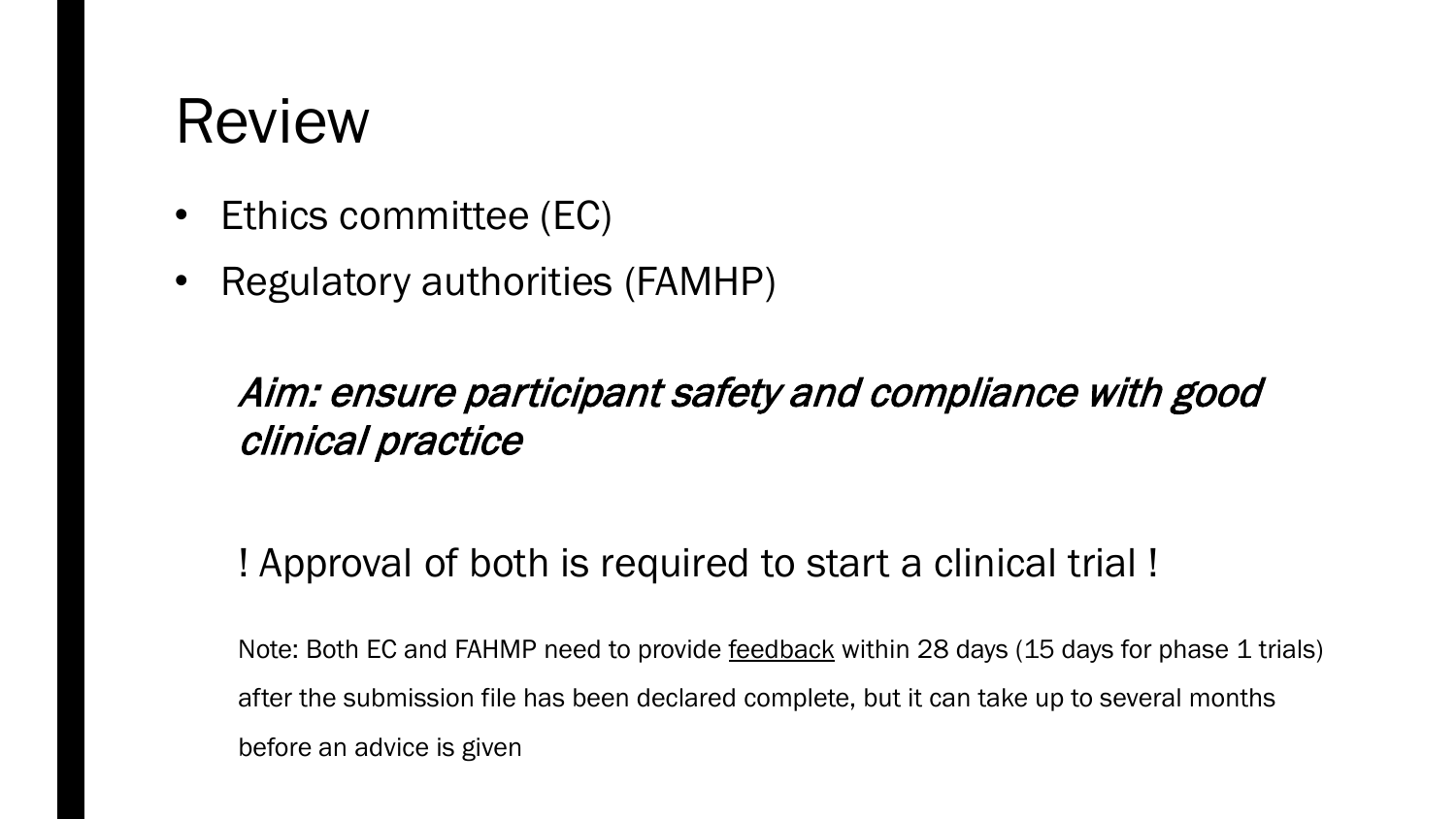# Review – Ethics committee

- Relevance
- Benefit-risk assessment
- Protocol
- Capability of study staff
- Suitability of site facilities
- Informed consent form
- Insurance
- Participant compensation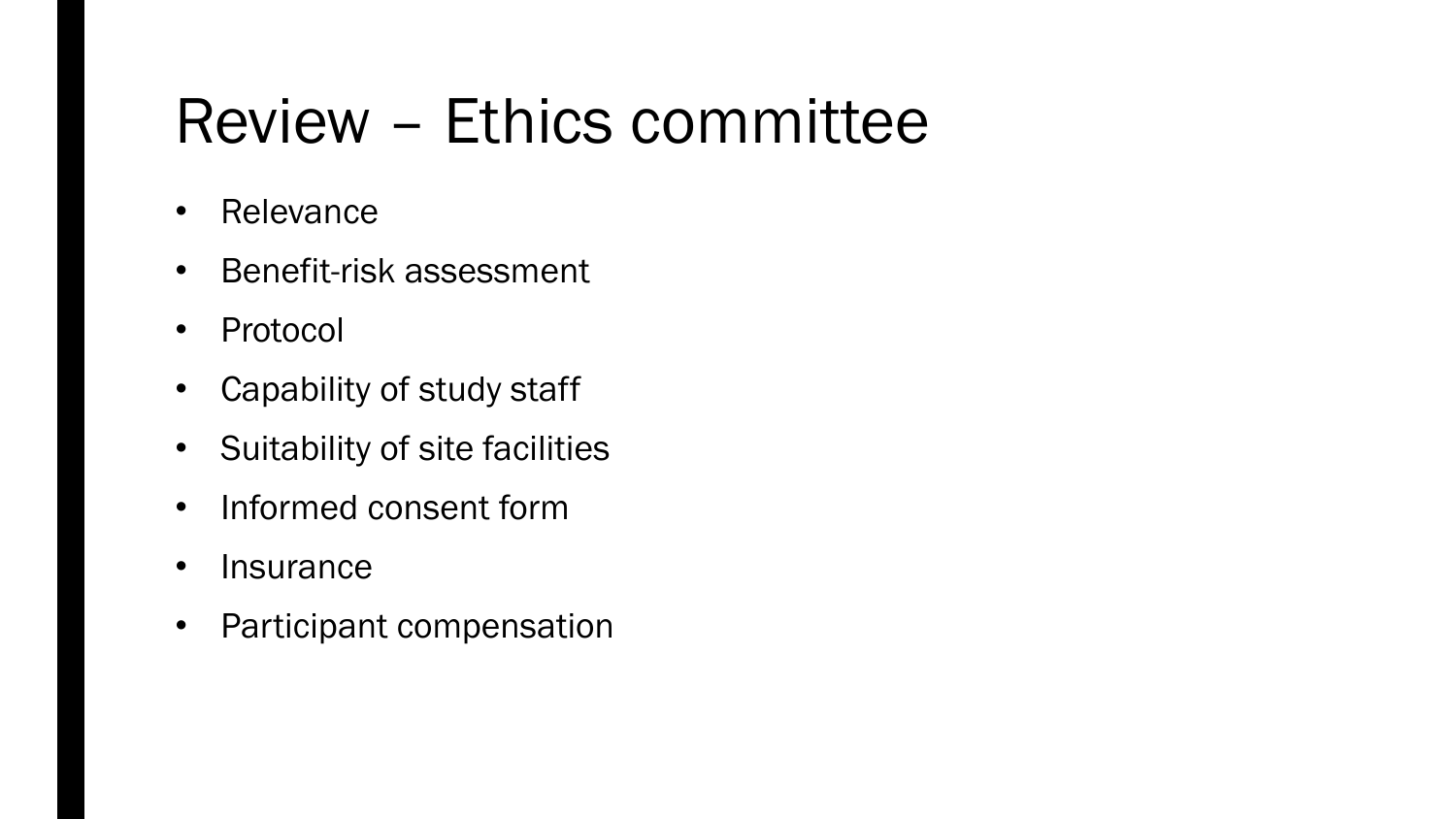# Review – Regulatory authority

- Compliance with GCP and legislation
- Safety, quality and efficacy of medical intervention
- Risk-benefit assessment

During clinical trial:

› Inspections

After clinical trial:

› Marketing authorization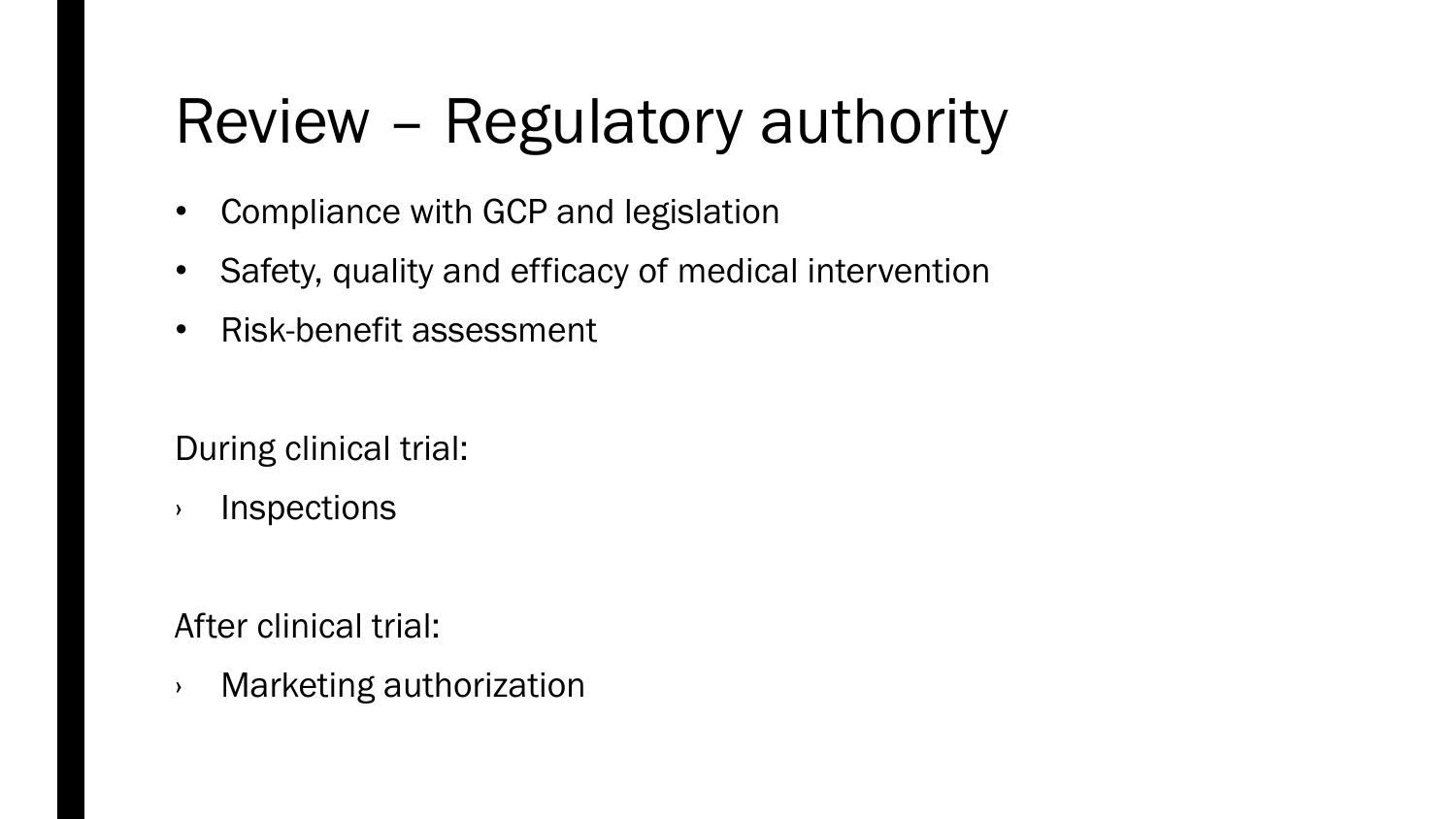# Key players

- Sponsor
- Investigator and study team
- Participant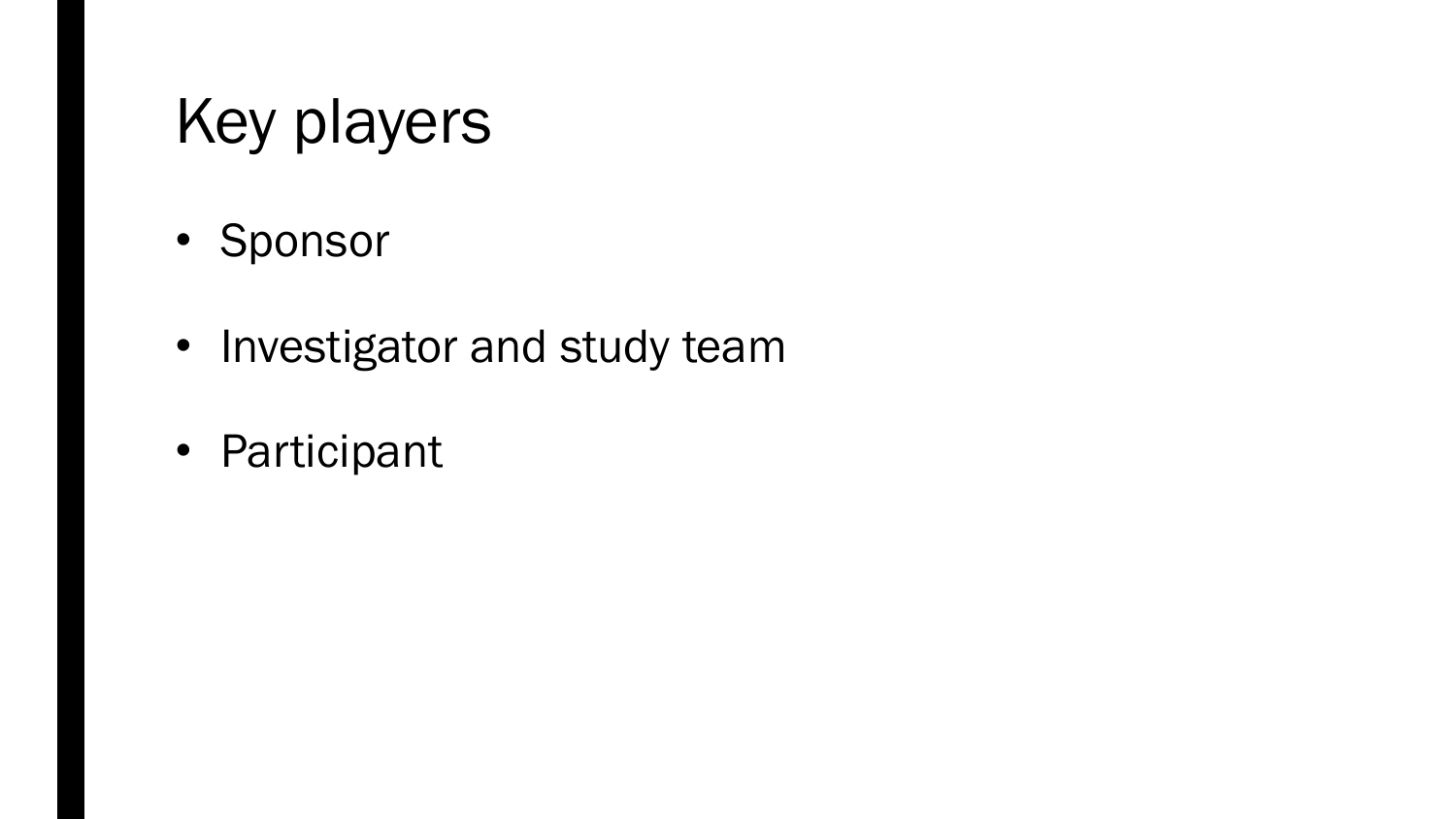# Sponsor

= a person, company, institution, organization or group that is responsible for the initiation, management and (arranging) financing of a clinical trial

- Protocol writing
- Selection of qualified investigators
- Informing investigators
- Data management
- Quality control
- Reporting of safety findings to the authorities
- Submitting amendments of study documents to the ethics committee
- …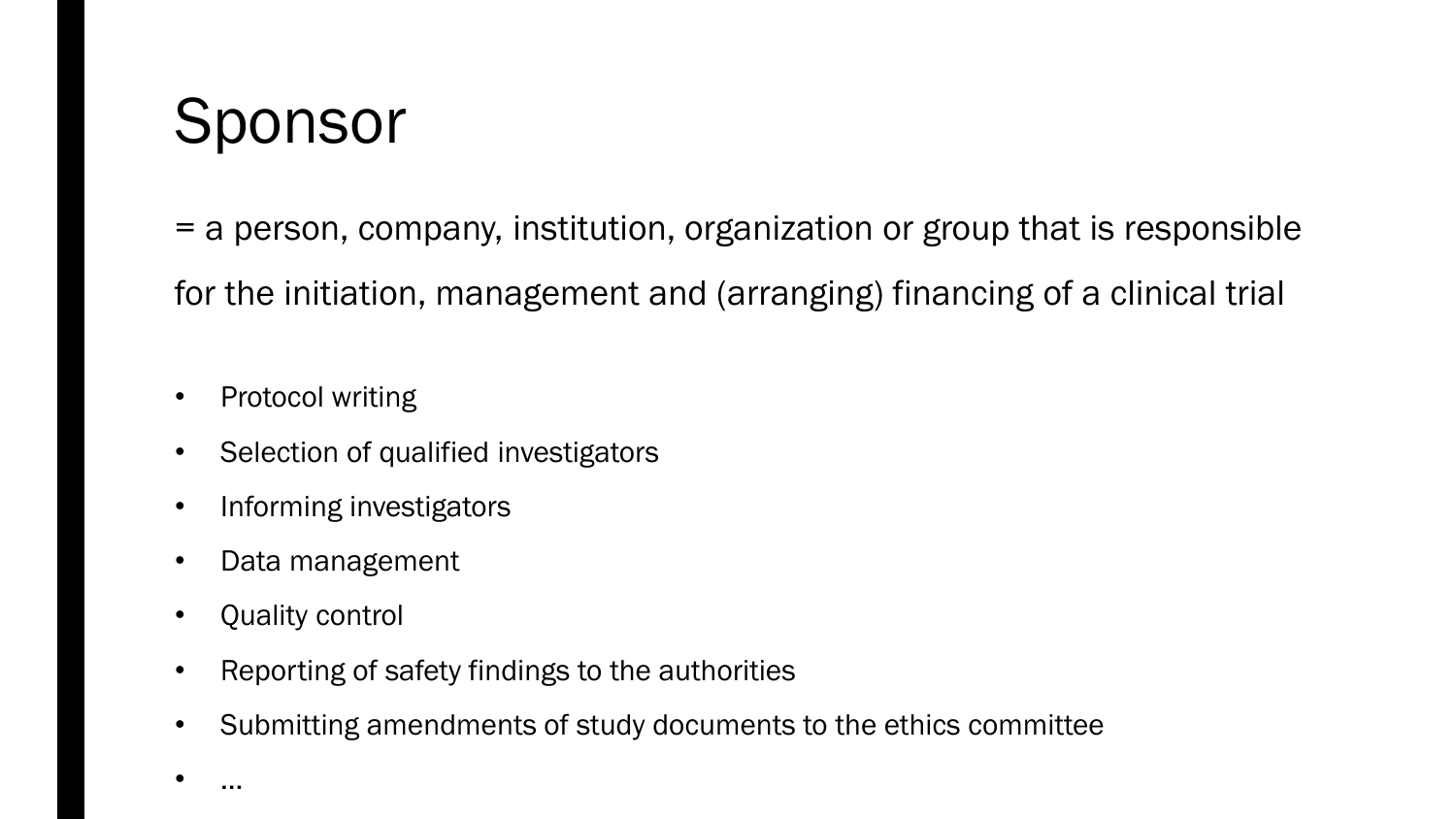# Sponsor - CRO

May delegate its tasks to a Clinical Research Organization (CRO), but the ultimate responsibility of the trial remains with the sponsor

Most common CRO tasks:

- Quality control
- Data management
- Reporting of safety findings
- Submitting amendments of study documents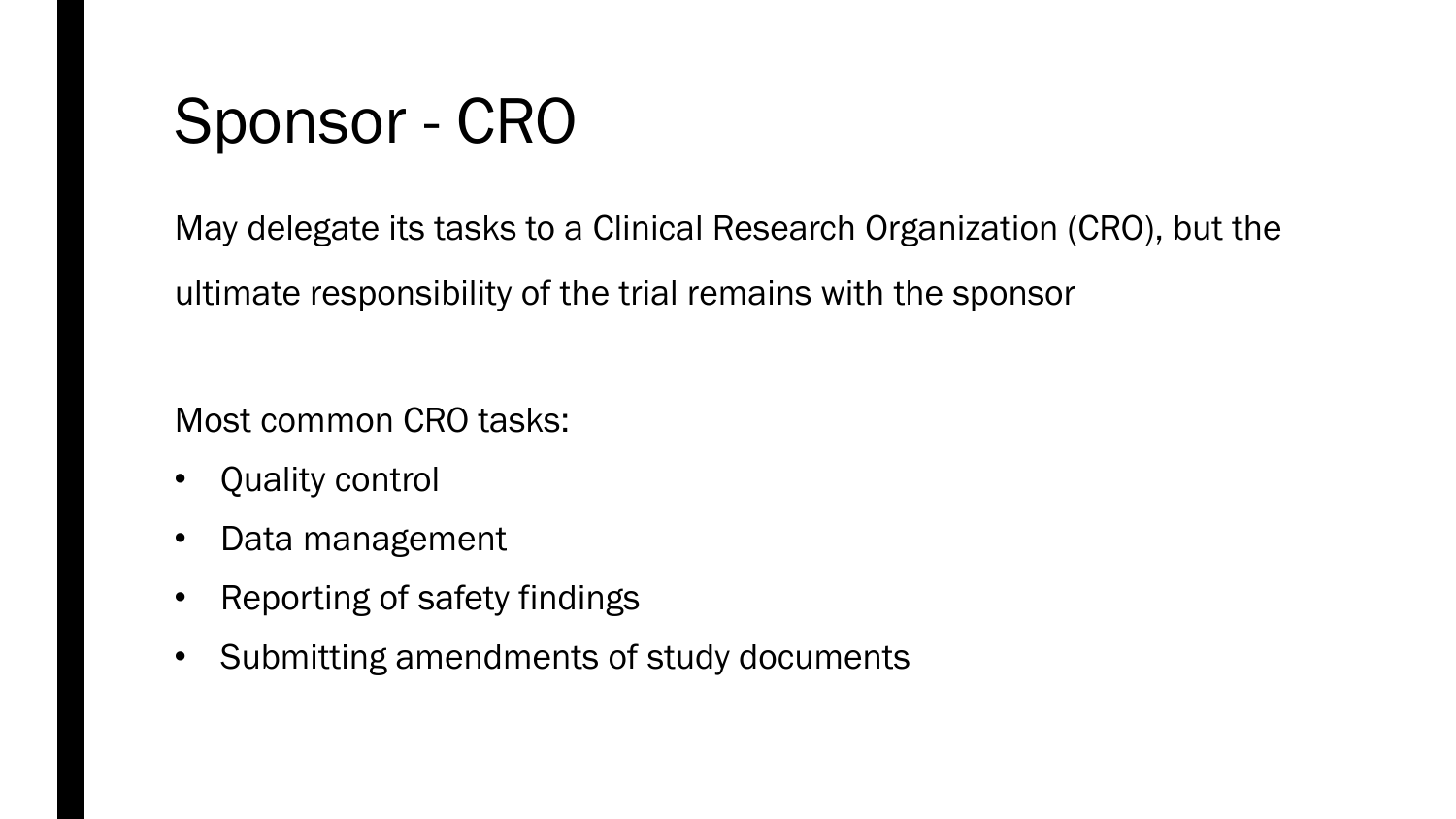# Sponsor – Quality control

Important part of conducting a clinical trial is data collection

 $\rightarrow$  Collected data entered in electronic Case Report Form (eCRF)

 $\rightarrow$  Reviewed by CRA for accuracy (= source data verification)

| Hospital admission - discharge details<br>Document-No. 6584 - 1                                                                                                                                                                                                                                               |                  |
|---------------------------------------------------------------------------------------------------------------------------------------------------------------------------------------------------------------------------------------------------------------------------------------------------------------|------------------|
| <b>Admission Date</b><br>Discharge Date *<br>→ 25.08.2020 dd.mm.yyyy<br>○ 24.09.2020 dd.mm.yyyy<br>$\Theta$ $\square$<br>Not discharged *                                                                                                                                                                     | Comment<br>Query |
| * If the patient was not discharged until next cycle is started (patient not leaving hospital between two chemotherapy cycles), please enter the last day before the next cycle initiation as the discharge date and then<br>check "Not discharged".                                                          |                  |
| Chemotherapy regimen<br>⊖⊙1st induction O2nd induction OConsolidation OSalvage OAutologous transplant OOther                                                                                                                                                                                                  | Comment<br>Query |
| <b>Regimen name</b><br>⊖ Cytarabine 200 mg/m2 D1-7, Idarubicine 12 mg/m2 D1-3                                                                                                                                                                                                                                 | Comment<br>Query |
| Stop date $\bigcirc$ 05.09.2020 dd.mm.yyyy                                                                                                                                                                                                                                                                    | Comment<br>Query |
| Other concomitant treatment for LMA/MDSit during this chemotherapy cycle?<br>$\odot$ Yes $\odot$ No                                                                                                                                                                                                           | Comment<br>Query |
| <b>Midostaurin</b><br>Azacitidin (e.g.Vidaza®)<br>Venetoclax (e.g.Venclyxto <sup>®</sup> )<br>$\odot$ Yes $\odot$ No<br>OOYes ONo<br>$\odot$ Yes $\odot$ No                                                                                                                                                   | Comment<br>Query |
| Other<br>Decitabin (e.g. Dacogen <sup>®</sup> )<br>OOYes ONo<br>$\odot$ Yes $\odot$ No<br>Gemtuzumab                                                                                                                                                                                                          | Comment<br>Query |
| Neutropenia 1st day<br>Neutropenia last day *<br>Neutropenia not resolved *<br><b>Total days of neutropenia</b><br>⊝<br>Score 25 days<br>$\Theta$ $\square$<br>→ 24.09.2020 dd.mm.yyyy<br>□ 31.08.2020 dd.mm.yyyy                                                                                             | Comment<br>Query |
| * If neutropenia did not resolve during this cycle (patient still neutropenic at discharge or if patient remained hospitalized until next chemotherapy cycle), please use the date of discharge or last day before next<br>chemotherapy cycle as "Neutropenia last day" and check "Neutropenia not resolved". |                  |
| <b>Response to chemotherapy</b><br>⊖© Complete O Partial O No response O PBM not done                                                                                                                                                                                                                         | Comment<br>Query |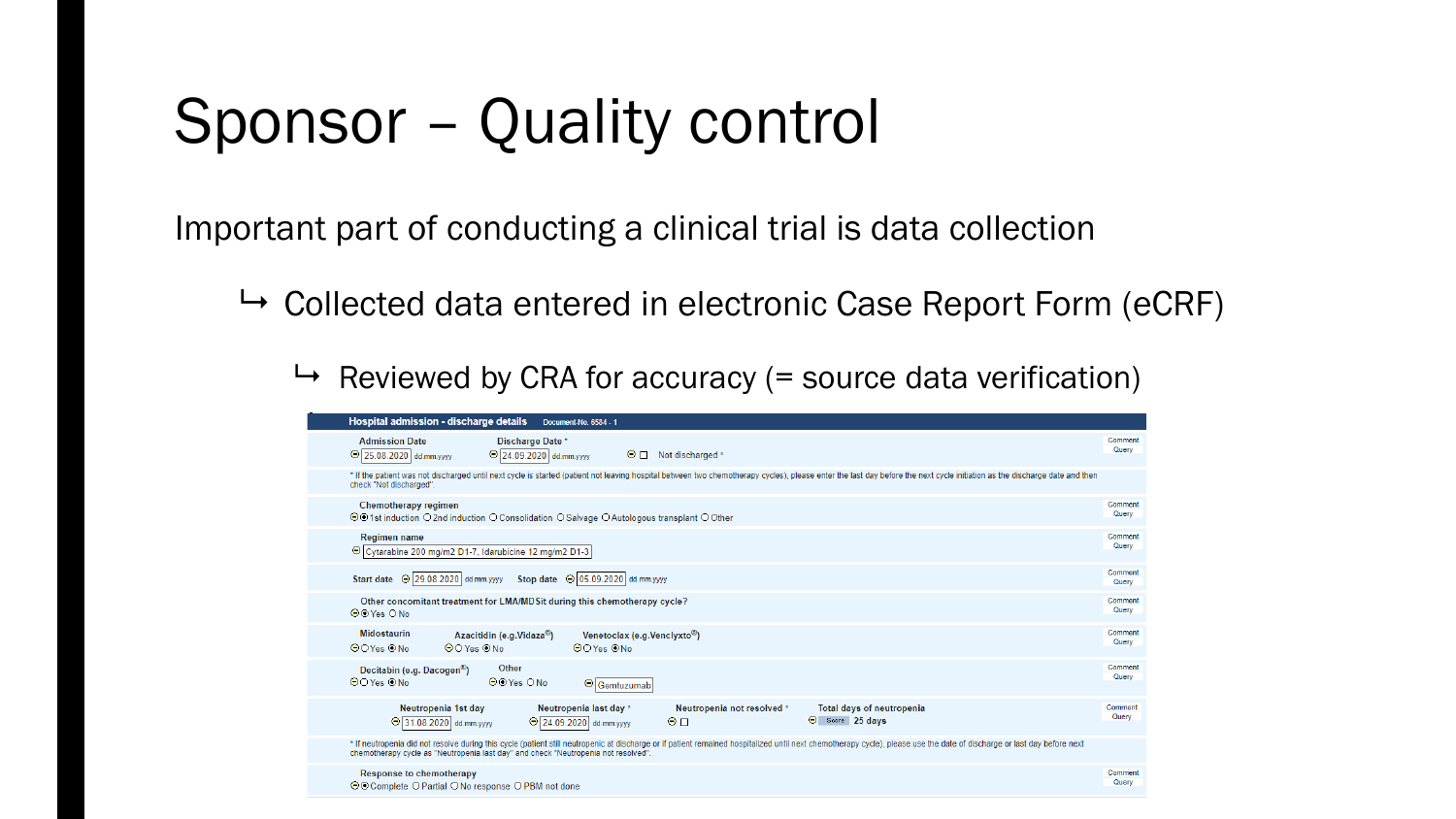## Sponsor – CRA

Clinical research associate (CRA) is the first point of contact for the investigator and study team

- Monitoring
- Support
- Training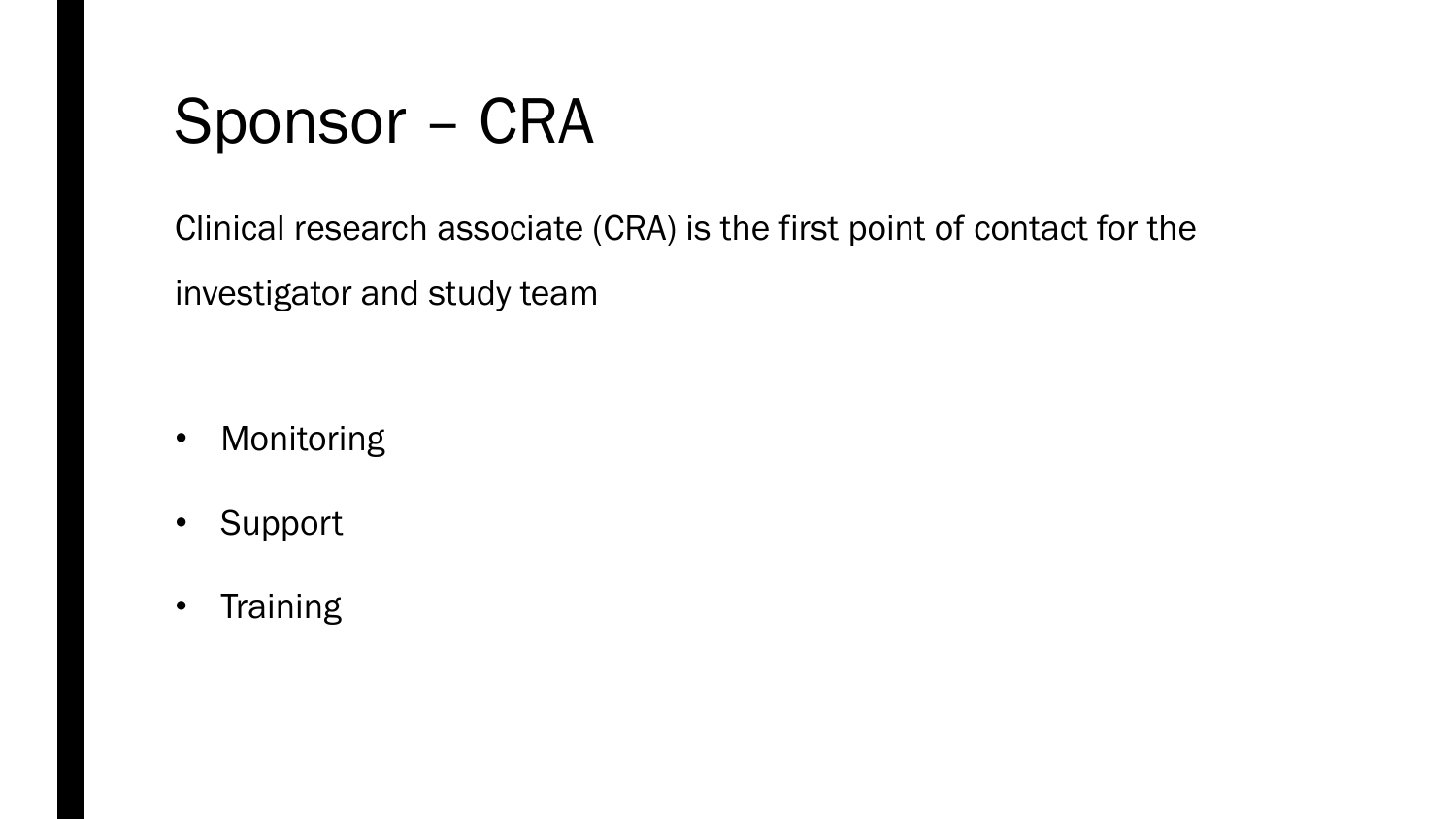## Investigator and study team

```
Investigator = physician (usually)
```
Study team = sub-investigators, study nurses, study coordinators, pharmacists

Conduct the study

• …

- Recruit participants by obtaining informed consent (IC)
- Protect the rights, safety and welfare of participants
- Maintain adequate and accurate records
- Ensure delegates are qualified for their tasks
- Supervise the proper handling and use of the investigational product(s)
- Reporting of safety findings to the sponsor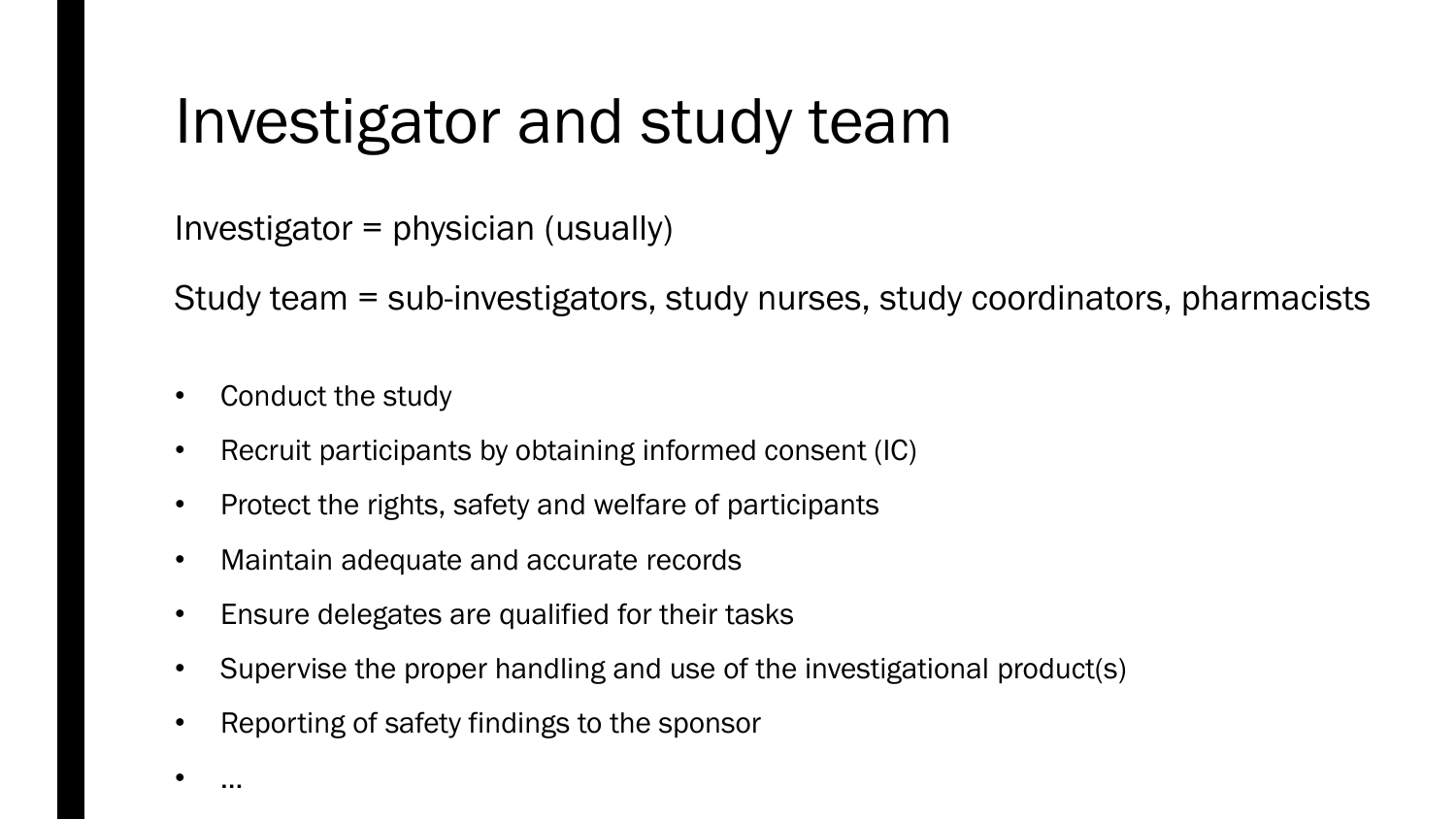# Investigator and study team - IC

Informed consent = written, dated and signed approval of a person to voluntarily participate in a clinical trial, after being fully informed about the aim, significance and risks of that trial

- $\cdot$  For children the parents or legal representative need to give informed consent
	- *Assent may be requested from children*
- $\cdot$  For persons that are not capable of giving informed consent a legal representative needs to give informed consent
- $\cdot$  For illiterates an impartial witness needs to attend the informed consent discussion and needs to approve in writing that the participant understands the study and voluntarily agreed to participate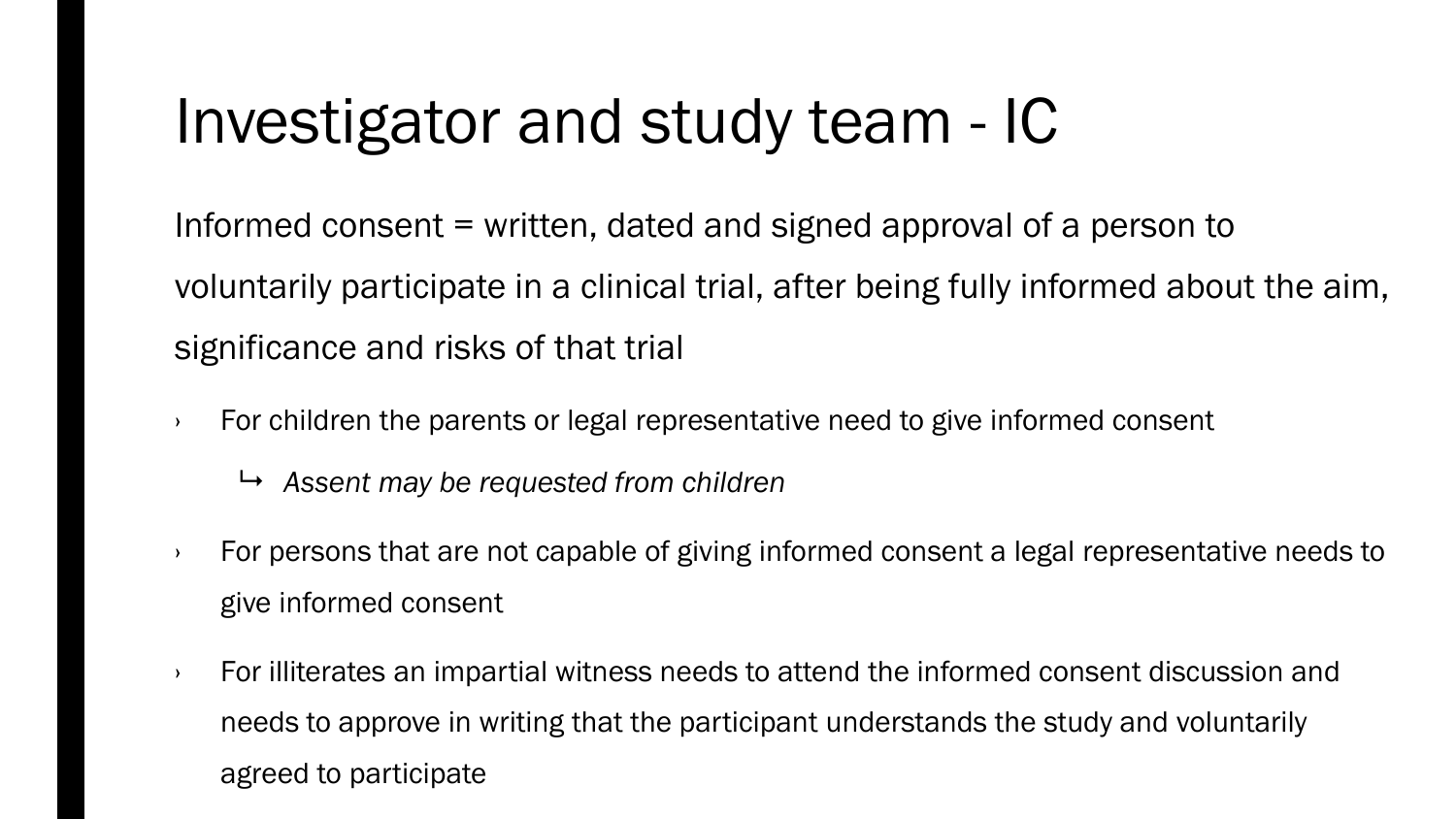## Participant

- Understand the study and its possible risks
- Comply with study requirements
	- › *Adhere to medication regimen*
	- › *Show up at study visits*
- Provide truthful answers
- Report side effects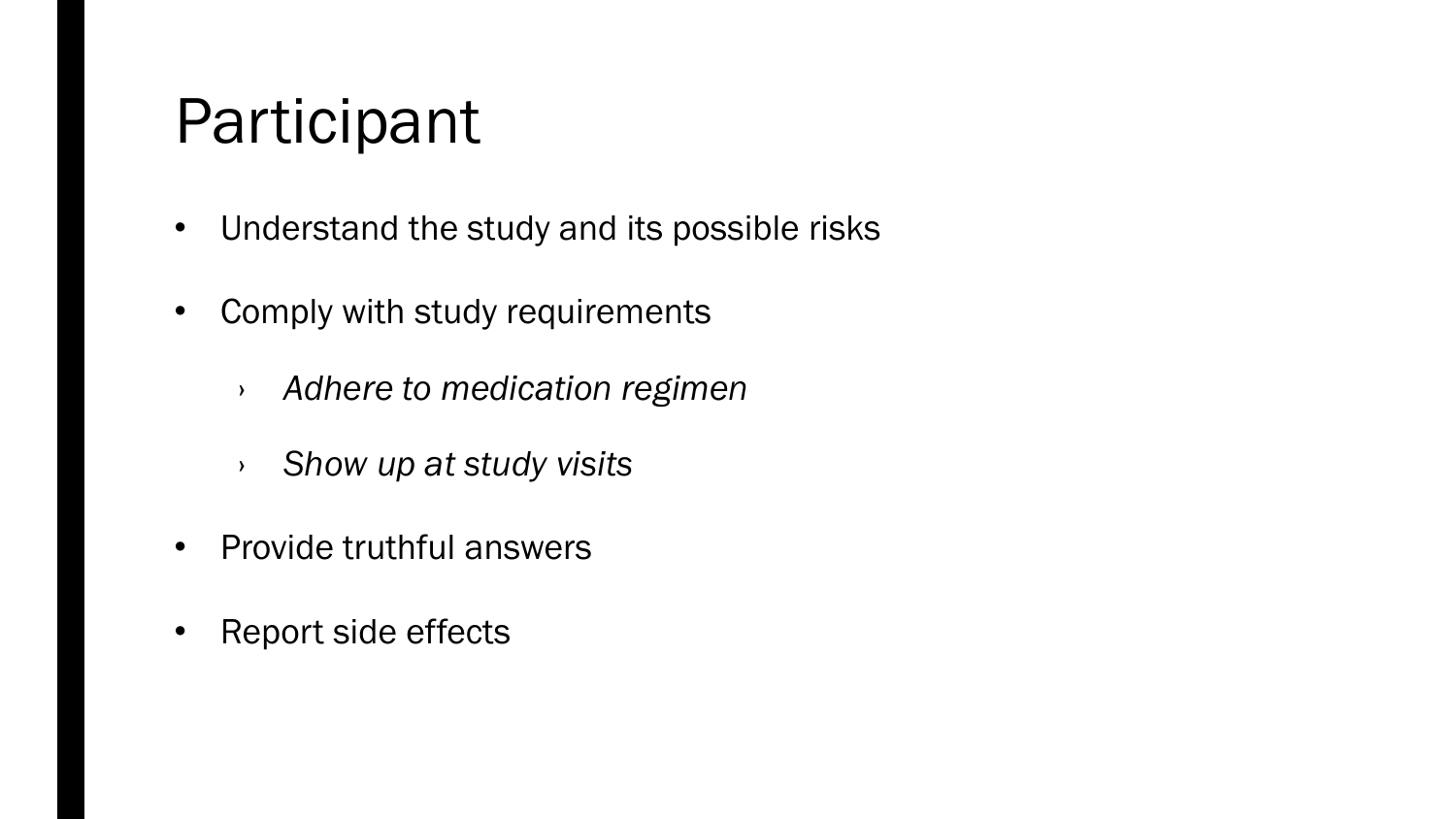Ann set up a multicenter trial to investigate the quality of life in CLL patients receiving Acalabrutinib by using questionnaires. AstraZeneca provides financing for the trial, but didn't contribute to the protocol. Which statement is true?

- This is a phase 4 clinical trial, Ann is the sponsor and AstraZeneca is the investigator
- This is an observational trial, Ann is the investigator and AstraZeneca is the sponsor
- This is a phase 4 clinical trial, Ann is the investigator and AstraZeneca is the sponsor
- This is an observational trial, Ann is the sponsor and AstraZeneca is the investigator
- This is both an observational and phase 4 clinical trial and Ann is both the sponsor and investigator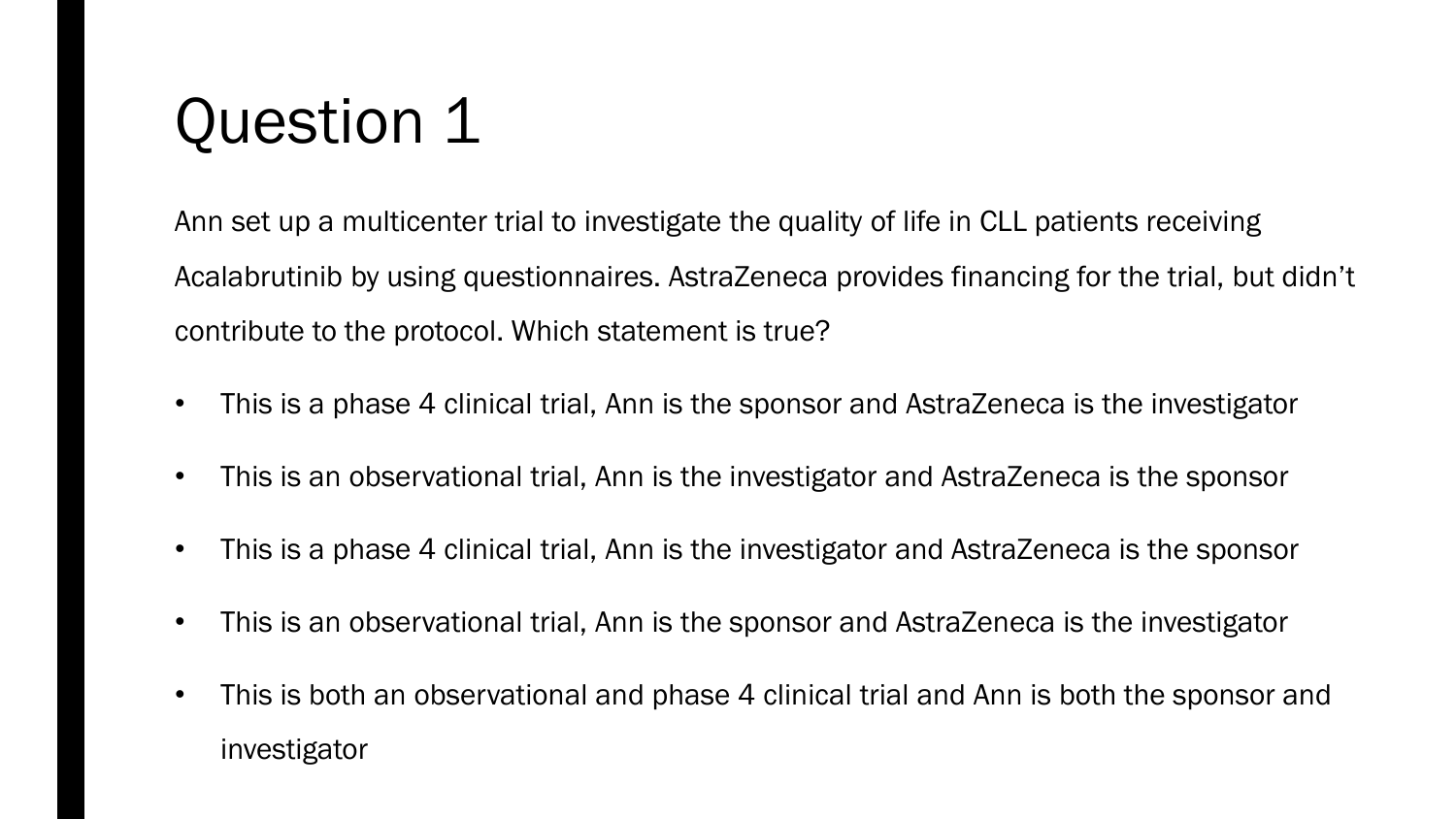Louis, 80 years old, has multiple myeloma and already received several lines of therapy. His treating physician noticed that he has progressive disease and wants to propose participation in a clinical trial as there are no other treatment options. However, Louis never learned to read. How can Louis give informed consent?

- He has to appoint a legal representative who can give informed consent instead of him
- An impartial witness has to attend the informed consent discussion and approve in writing that Louis understands the study and voluntarily agreed to participate
- Oral consent for participation in a clinical trial is sufficient if this is well documented in the patient file
- The treating physician can give informed consent instead of Louis because he took the Hippocratic Oath and may therefore only do what is best for the patient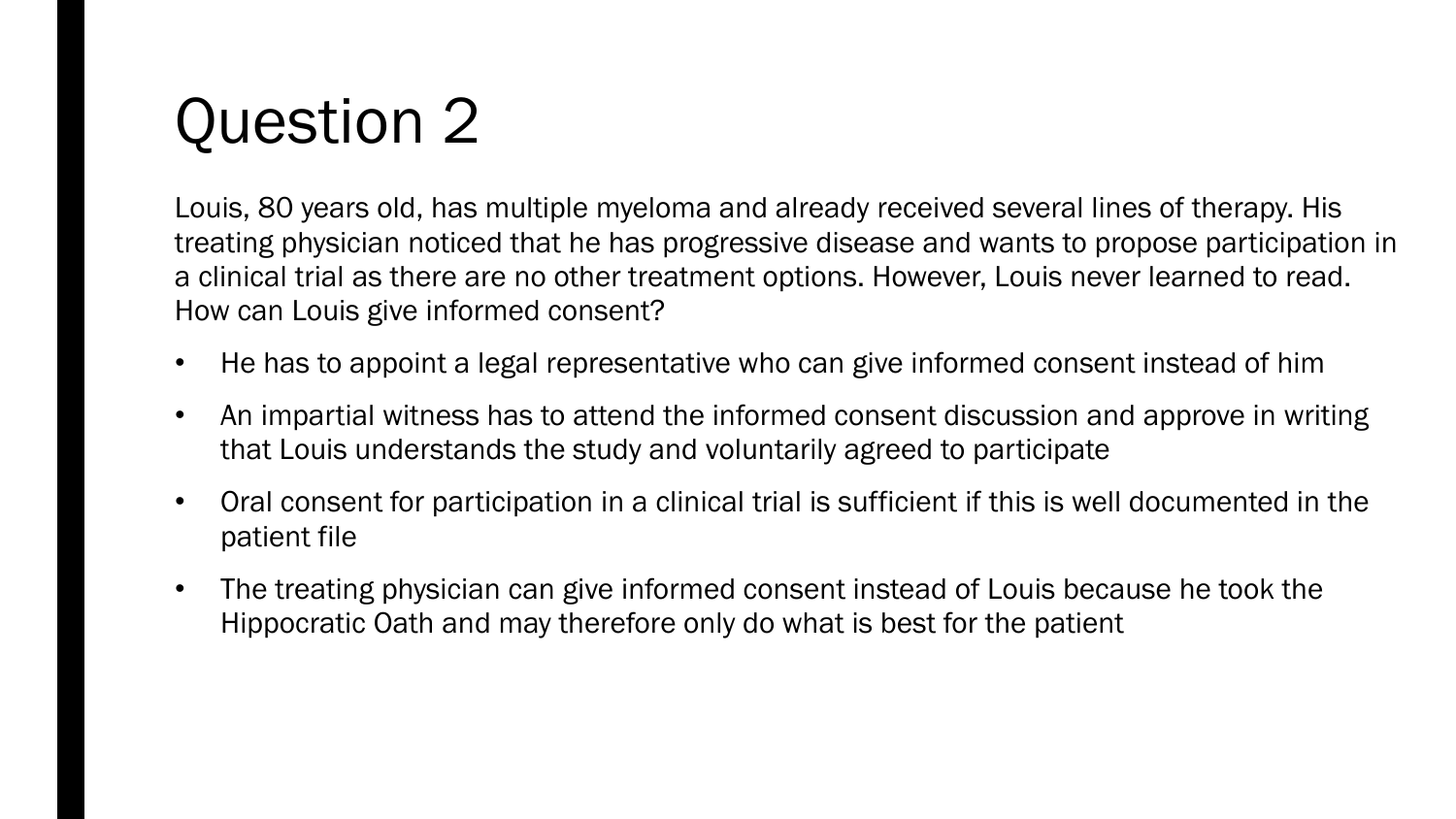Pfizer has been testing a new drug for AML for several years and finally finished the phase 3 clinical trial. The results of this trial were positive and the new drug seems to have a higher efficacy and safety than the currently available therapies. Therefore Pfizer wants to obtain marketing authorization to make the drug commercially available. What should Pfizer do to obtain this marketing authorization?

- They have to submit a request to the ethics committees were the phase 3 trial was conducted and each ethics committee has to approve the request
- They don't have to do anything. Pfizer will automatically receive marketing authorization if the results of the trial were positive
- They need to collect confirmation of all investigators that conducted the phase 3 trial that the drug would be an added value for the target patient population and send these confirmations to the minister of public health
- They have to submit a request to the regulatory authorities containing all relevant scientific data that was collected during every trial with the new drug in the target patient population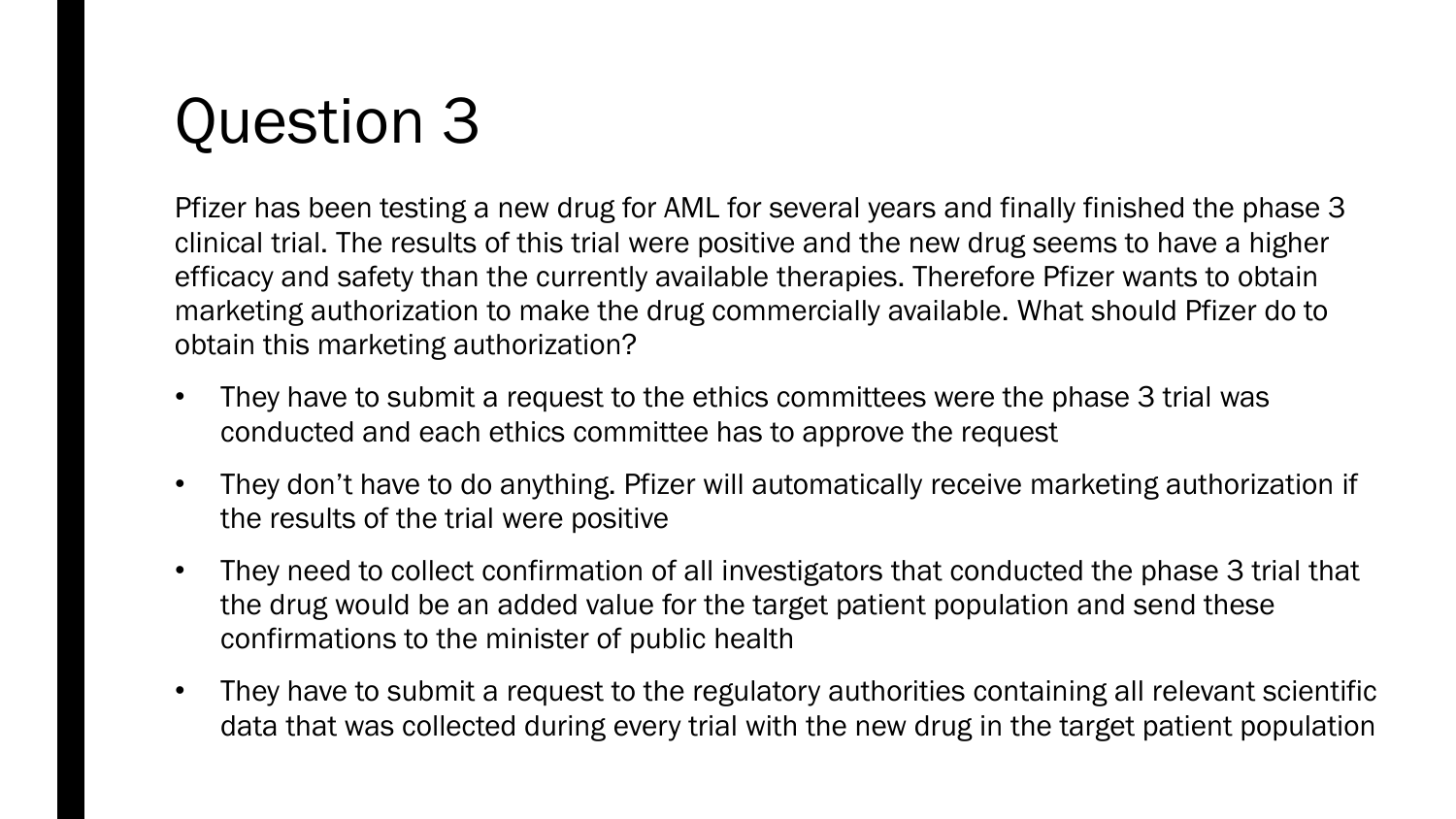Which tasks regarding a clinical trial are the responsibility of the sponsor? (Select all that apply)

- Writing the protocol
- Recruiting participants
- Reporting safety findings to the regulatory authorities
- Ensure delegates are qualified for their tasks
- Maintain adequate and accurate records
- All of the above
- None of the above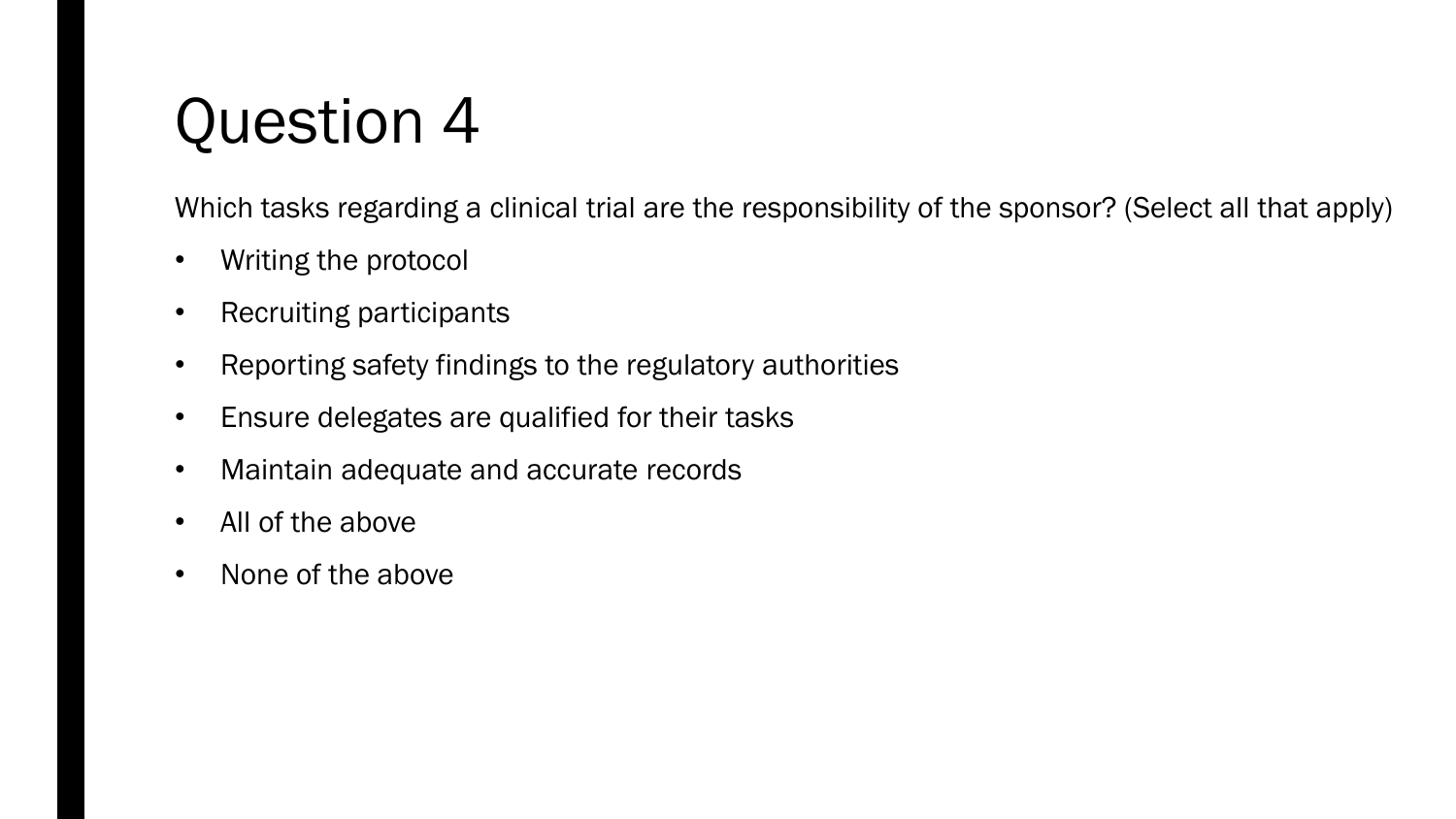Which task is no responsibility of the ethics committee in a clinical trial? (Select all that apply)

- Evaluate the safety, quality and efficacy of the medical intervention
- Assessing the benefits versus the risks
- Reviewing study documents
- Evaluate the capability of the study team
- Perform inspections
- All of the above
- None of the above